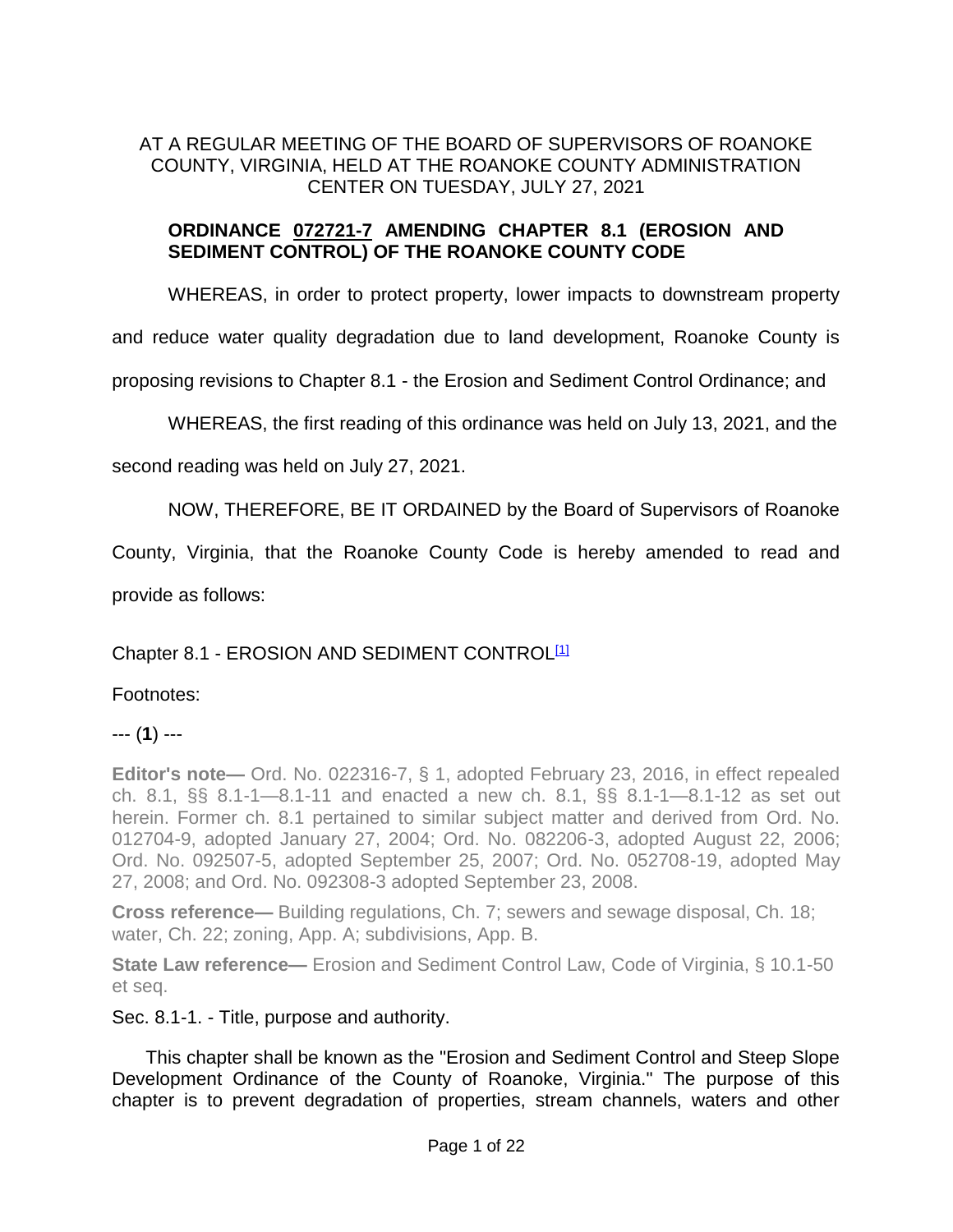natural resources of the County by establishing requirements for the control of soil erosion, sediment deposition and non-agricultural runoff; by establishing requirements for development of steep slopes; by developing requirements to retain stream buffers; and by establishing procedures whereby these requirements shall be administered and enforced.

This chapter is authorized by the Code of Virginia, Title 62.1, Chapter 3.1, Article 2.4, known as the Virginia Erosion and Sediment Control Law, and the regulations implementing the Virginia Stormwater Management Act and the Erosion and Sediment Control Law in 9VAC25-830 through 9VAC25-890, as applicable.

(Ord. No. 022316-7, § 1, 2-23-16)

Sec. 8.1-2. - Applicability of chapter in Town of Vinton.

The provisions of this chapter shall be applicable within the corporate limits of the Town of Vinton. Administrative procedures and review fees may be established to accommodate the review of plans for development located within the town.

(Ord. No. 022316-7, § 1, 2-23-16)

Sec. 8.1-3. - Definitions.

As used in this chapter, unless the context requires a different meaning:

*Agreement in lieu of a plan* means a contract between the plan-approving authority and the owner that specifies conservation measures that must be implemented in the construction of a single-family residence; this contract may be executed by the planapproving authority in lieu of a formal site plan. Agreement in lieu of a plan also means a contract between the plan-approving authority and the owner that specifies conservation measures that must be implemented in the construction of any land disturbing activity, other than a single-family residence, that disturbs between two thousand five hundred (2,500) square feet and nine thousand nine hundred and ninetynine (9,999) square feet; this contract may be executed by the plan-approving authority in lieu of a formal site plan.

*Applicant* means any person submitting an erosion and sediment control plan for approval or requesting the issuance of a permit, when required, authorizing landdisturbing activities to commence.

*Board* means the Virginia State Water Control Board.

*Certified inspector* means an employee or agent of a VESCP authority who (i) holds a certificate of competence from the board in the area of project inspection or (ii) is enrolled in the board's training program for project inspection and successfully completes such program within one (1) year after enrollment.

*Certified plan reviewer* means an employee or agent of a VESCP authority who (i) holds a certificate of competence from the board in the area of plan review, (ii) is enrolled in the board's training program for plan review and successfully completes such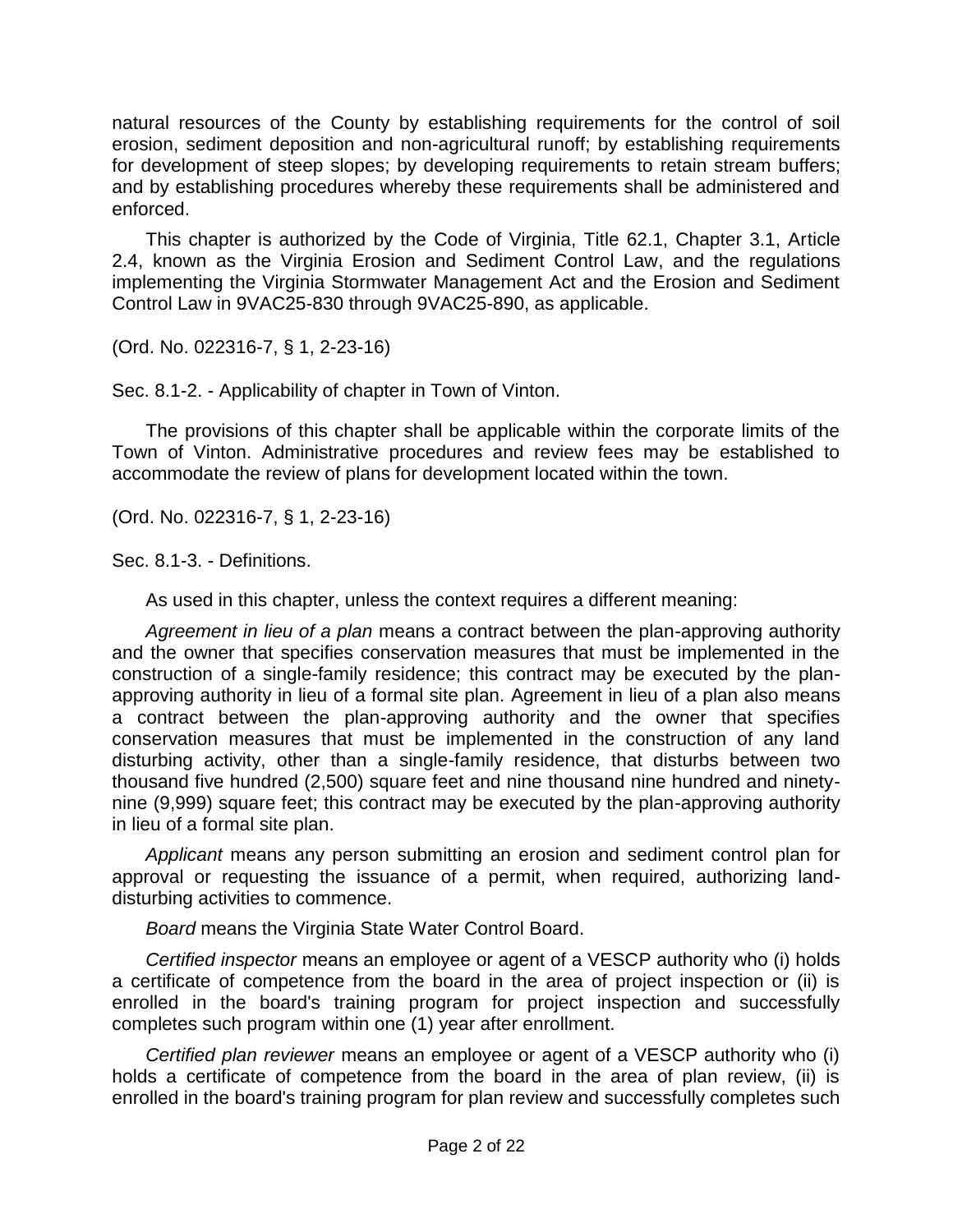program within one (1) year after enrollment, or (iii) is licensed as a professional engineer, architect, certified landscape architect or land surveyor pursuant to Article 1 (section 54.1-400 et seq.) of Chapter 4 of Title 54.1 or a professional soil scientist as defined in section 54.1-2200 of the Code of Virginia.

*Certified program administrator* means an employee or agent of a VESCP authority who (i) holds a certificate of competence from the board in the area of program administration or (ii) is enrolled in the board's training program for program administration and successfully completes such program within one (1) year after enrollment.

*Clearing* means any activity which removes the vegetative ground cover including, but not limited to, root mat removal or top soil removal.

*County* means the County of Roanoke.

*Department* means the Department of Environmental Quality.

*Development* means a tract or parcel of land developed or to be developed as a single unit under single ownership or unified control which is to be used for any business or industrial purpose or is to contain three (3) or more residential dwelling units.

*Director* means the Director of the Department of Environmental Quality.

*District* or *soil and water conservation district* refers to the Blue Ridge Soil and Water Conservation District.

*Erosion and sediment control plan* or *plan* means a document containing material for the conservation of soil and water resources of a unit or group of units of land. It may include appropriate maps, an appropriate soil and water plan inventory, and management information with needed interpretations and a record of decisions contributing to conservation treatment. The plan shall contain all major conservation decisions and all information deemed necessary by the County to assure that the entire unit or units of land will be so treated to achieve the conservation objectives. An erosion and sediment control plan must be prepared by a Virginia professional engineer, land surveyor, landscape architect, architect, or professional soil scientist.

*Erosion impact area* means an area of land not associated with current land disturbing activity but subject to persistent soil erosion resulting in the delivery of sediment onto neighboring properties or into state waters. This definition shall not apply to any lot or parcel of land of ten thousand (10,000) square feet or less used for residential purposes.

*Excavating* means any digging, scooping or other methods of removing earth materials.

*Existing undeveloped land* means land that, prior to the issuance of the erosion and sediment control permit, does not contain pavement, structures, or other hardscape within twenty-five (25) feet of any perennial stream or contiguous wetlands, measured horizontally from the edge of the contiguous wetlands, or the ordinary high water mark if no wetlands exist.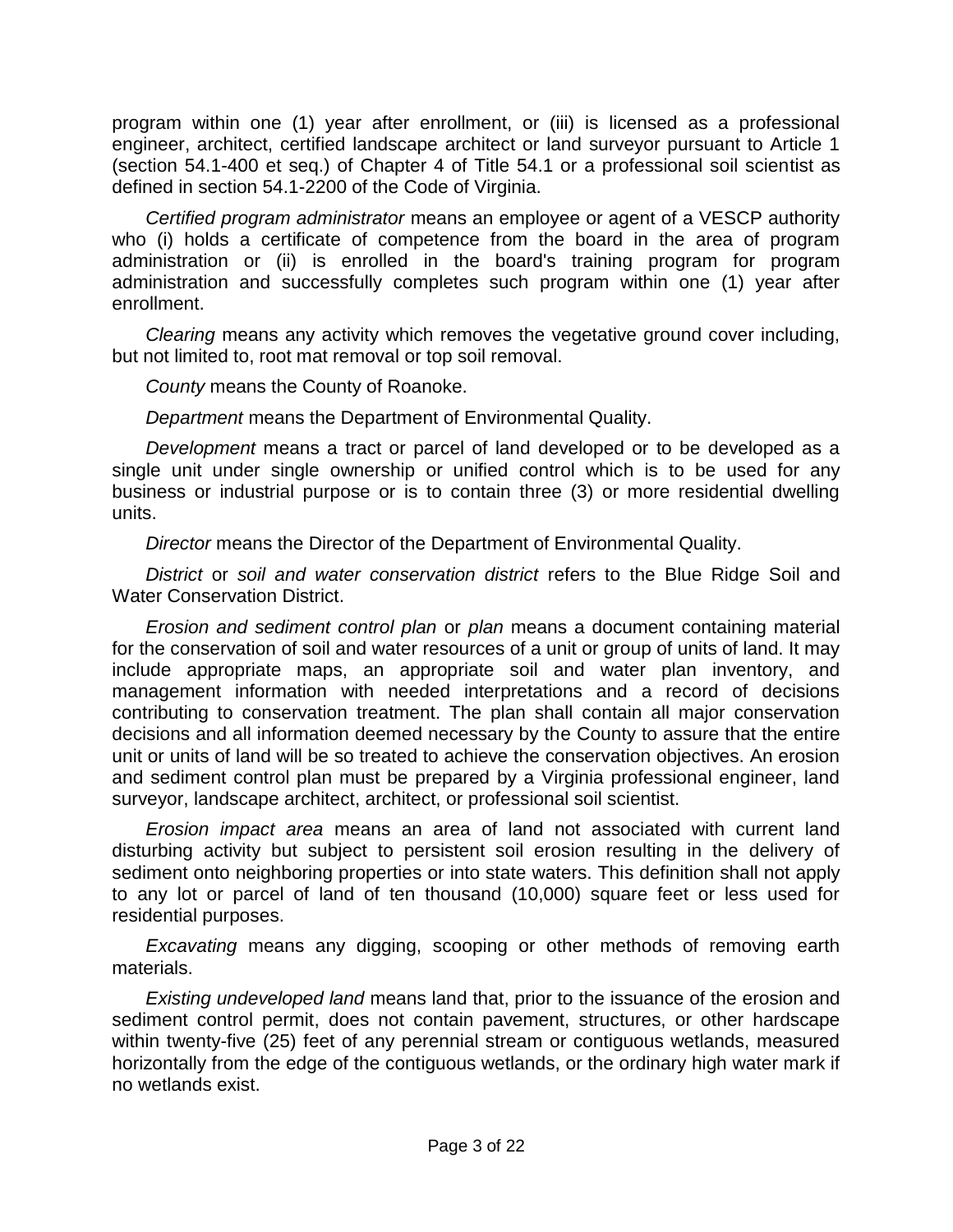*Filling* means any depositing or stockpiling of earth materials.

*Geotechnical report* means a report provided at the applicant's expense, prepared and stamped by a professional engineer, that communicates site conditions, and recommends design and construction methods.

- (1) The geotechnical report shall include any or all of the following basic information, as determined by the professional engineer:
	- a. Summary of all subsurface exploration data, including subsurface soil profile, exploration logs, laboratory or in situ test results, and ground water information;
	- b. Interpretation and analysis of the subsurface data;
	- c. Specific engineering recommendations for design;
	- d. Discussion of conditions for solution of anticipated problems; and
	- e. Recommended geotechnical special provisions.
- (2) For guidance in investigating site conditions and preparing geotechnical reports, the professional engineer may refer to all applicable sections of the "Checklist and Guidelines for Review of Geotechnical Reports and Preliminary Plans and Specifications," US Department of Transportation, Federal Highway Administration Publication No. FHWA ED-88-053, as amended.
- (3) The geotechnical report shall be submitted to the plan-approving authority and included in site development files prior to issuance of a land disturbing permit.

*Grading* means any excavating or filling of earth material or any combination thereof, including the land in its excavated or filled conditions.

*Land-disturbing activity* means any man-made change to the land surface that may result in soil erosion from water or wind and the movement of sediments into state waters or onto lands in the Commonwealth, including, but not limited to, clearing, grading, excavating, transporting and filling of land, except that the term shall not include:

- (1) Minor land-disturbing activities such as home gardens and individual home landscaping, repairs and maintenance work;
- (2) Individual service connections;
- (3) Installation, maintenance, or repairs of any underground public utility lines when such activity occurs on an existing hard-surfaced road, street or sidewalk provided such land-disturbing activity is confined to the area of the road, street or sidewalk that is hard-surfaced;
- (4) Septic tank lines or drainage fields unless included in an overall plan for landdisturbing activity relating to construction of the building to be served by the septic tank system;
- (5) Permitted surface or deep mining operations and projects, or oil and gas operations and projects conducted pursuant to Title 45.1 of the Code of Virginia;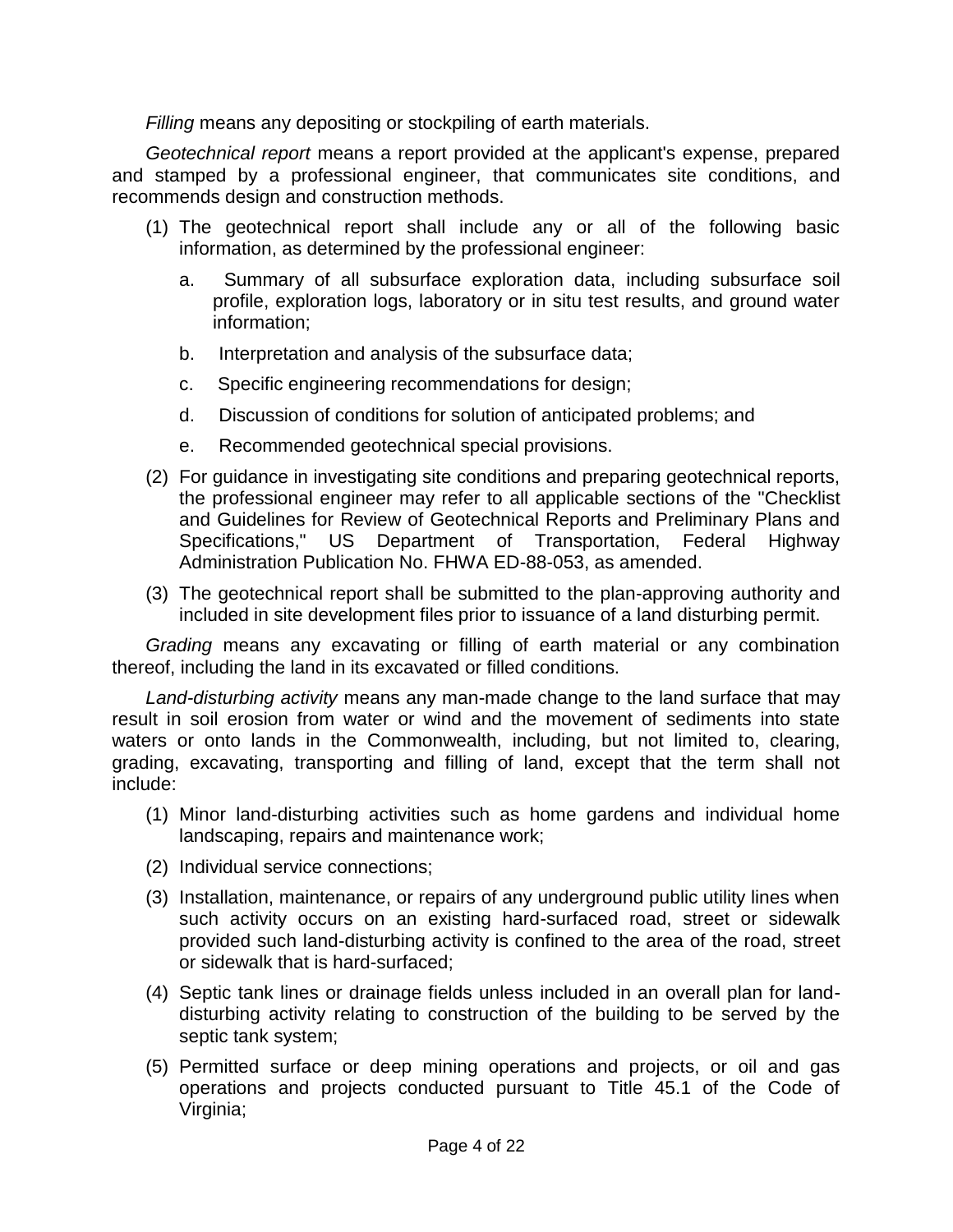- (6) Tilling, planting, or harvesting of agricultural, horticultural, or forest crops, or livestock feedlot operations; including engineering operations as follows: construction of terraces, terrace outlets, check dams, desilting basins, dikes, ponds, ditches, strip cropping, lister furrowing, contour cultivating, contour furrowing, land drainage, and land irrigation; however, this exception shall not apply to harvesting of forest crops unless the area on which harvesting occurs is reforested artificially or naturally in accordance with the provisions of Chapter 11 (Section 10.1-1100 et seq.) of Title 10.1 of the Code of Virginia or is converted to bona fide agricultural or improved pasture use as described in subsection B of section 10.1-1163 of the Code of Virginia;
- (7) Repair or rebuilding of the tracks, rights-of-way, bridges, communication facilities and other related structures and facilities of a railroad company;
- (8) Agricultural engineering operations including but not limited to the construction of terraces, terrace outlets, check dams, desilting basins, dikes, ponds not required to comply with the Dam Safety Act (Section 10.1-604 et seq. of the Code of Virginia), ditches, strip cropping, lister furrowing, contour cultivating, contour furrowing, land drainage, and land irrigation;
- (9) Disturbed land areas of less than two thousand five hundred (2,500) square feet in size, except as herein described for residential development in section 8.1- 6(e).
- (10) Installation of fence and sign posts or telephone and electric poles and other kinds of posts or poles;
- (11) Emergency work to protect life, limb or property, and emergency repairs; however, if the land-disturbing activity would have required an approved erosion and sediment control plan, if the activity were not an emergency, then the land area disturbed shall be shaped and stabilized in accordance with the requirements of this chapter.

*Land-disturbing permit* or *approval* means a permit or other form of approval issued by the County for the clearing, filling, excavating, grading, transporting of land or for any combination thereof or for any other land disturbing activity set forth herein.

*Natural channel design concepts* means the utilization of engineering analysis and fluvial geomorphic processes to create, rehabilitate, restore, or stabilize an open conveyance system for the purpose of creating or recreating a stream that conveys its bankfull storm event within its banks and allows larger flows to access its bankfull bench and its floodplain.

*Ordinary high water mark* means that line on the shore established by the fluctuations of water and indicated by physical characteristics such as a clear, natural line impressed on the bank, shelving, changes in the character of soil, destruction of terrestrial vegetation, the presence of litter and debris, or other appropriate means that consider the characteristics of the surrounding areas.

*Owner* means the owner or owners of the freehold of the premises or lesser estate therein, a mortgagee or vendee in possession, assignee of rents, receiver, executor, trustee, lessee or other person, firm or corporation in control of a property.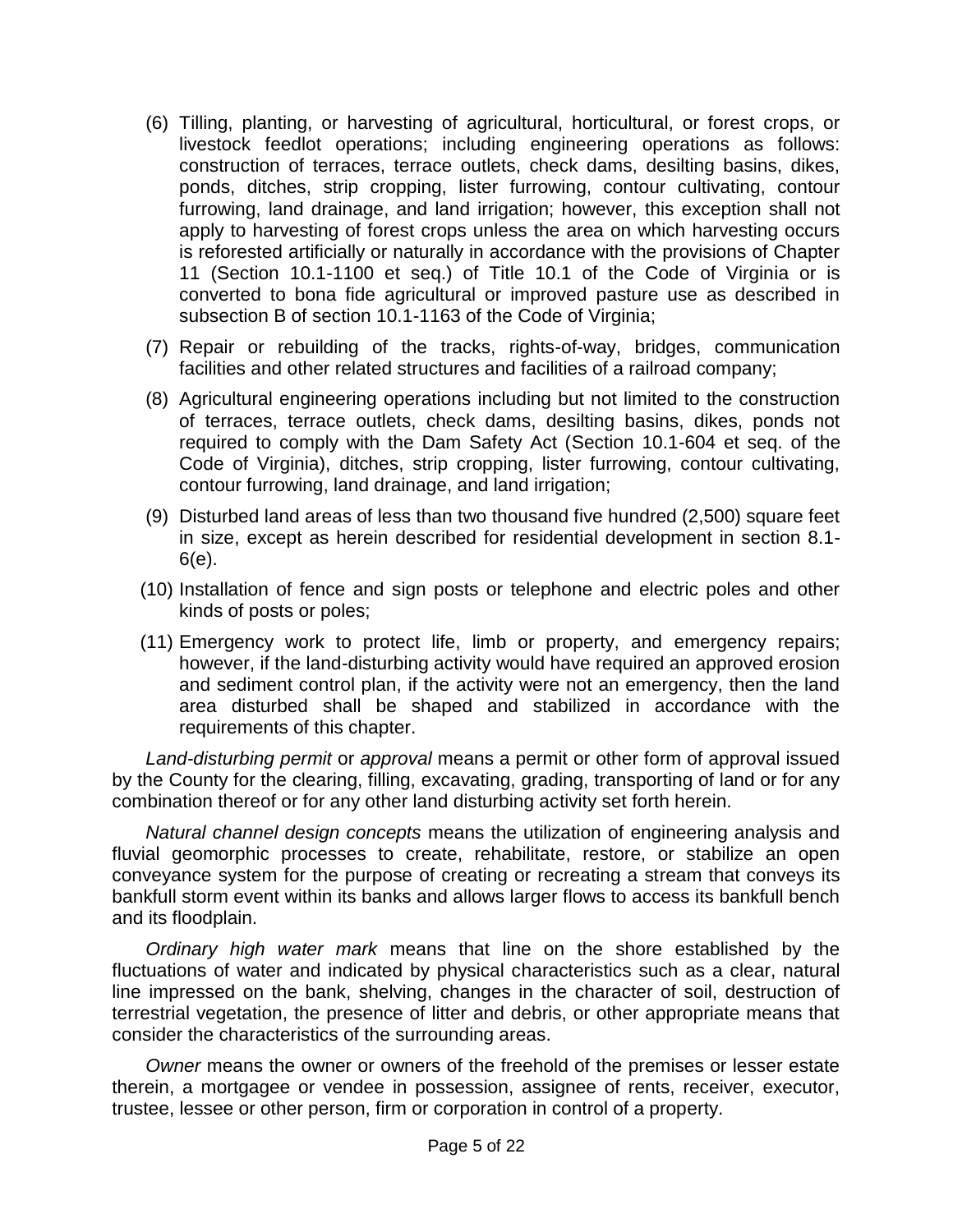*Peak flow rate* means the maximum instantaneous flow from a given storm condition at a particular location.

*Perennial stream* means a stream that has a well-defined channel that contains water year-round during a year of normal rainfall. Groundwater is the primary source of water, but the stream also carries stormwater. Disturbance of a perennial stream may require permitting from the Virginia Department of Environmental Quality and/or the United States Corps of Engineers.

*Permittee* means the person to whom the land-disturbing approval is issued or the person who certifies that the approved erosion and sediment control plan will be followed.

*Person* means any individual, partnership, firm, association, joint venture, public or private corporation, trust, estate, commission, board, public or private institution, utility, cooperative, county, city, town or other political subdivision of the Commonwealth, any interstate body, or any other legal entity.

*Previously developed land* means land that prior to the issuance of the erosion and sediment control permit contained pavement, structures, or other hardscape within twenty five (25) feet of any perennial stream or contiguous wetlands, measured horizontally from the edge of the contiguous wetlands, or the ordinary high water mark if no wetlands exist.

*Responsible land disturber* or *RLD* means an individual holding a certificate issued by the Department who is responsible for carrying out the land-disturbing activity in accordance with the approved ESC plan. In addition, the RLD may be a Virginia professional engineer, land surveyor, landscape architect, architect, or professional soil scientist, provided that it is the same licensed professional who sealed and signed the ESC plan. The RLD may be the owner, applicant, permittee, designer, superintendent, project manager, contractor, or any other project or development team member. The RLD must be designated on the ESC plan or permit as a prerequisite for engaging in land disturbance.

*Runoff volume* means the volume of water that runs off the land development project from a prescribed storm event.

*Single-family residence* means a noncommercial dwelling that is occupied exclusively by one (1) family.

*Steep slope* means a slope greater than 3:1, or thirty-three and one-third (33.3) percent.

*Stream buffer* means an area that is adjacent to a perennial stream, or contiguous wetland, where natural grades and natural vegetation are left undisturbed. The stream buffer serves to protect the stream banks from excessive erosion and to allow stormwater runoff from surrounding land to flow through it to the stream in a diffuse manner so that the runoff does not become channelized and which provides for infiltration of the runoff and filtering out sediment and other nonpoint source pollutants from runoff. No land clearing or land grading that is regulated by this ordinance shall occur in a stream buffer, except as allowed in Section 8.1.6 (v).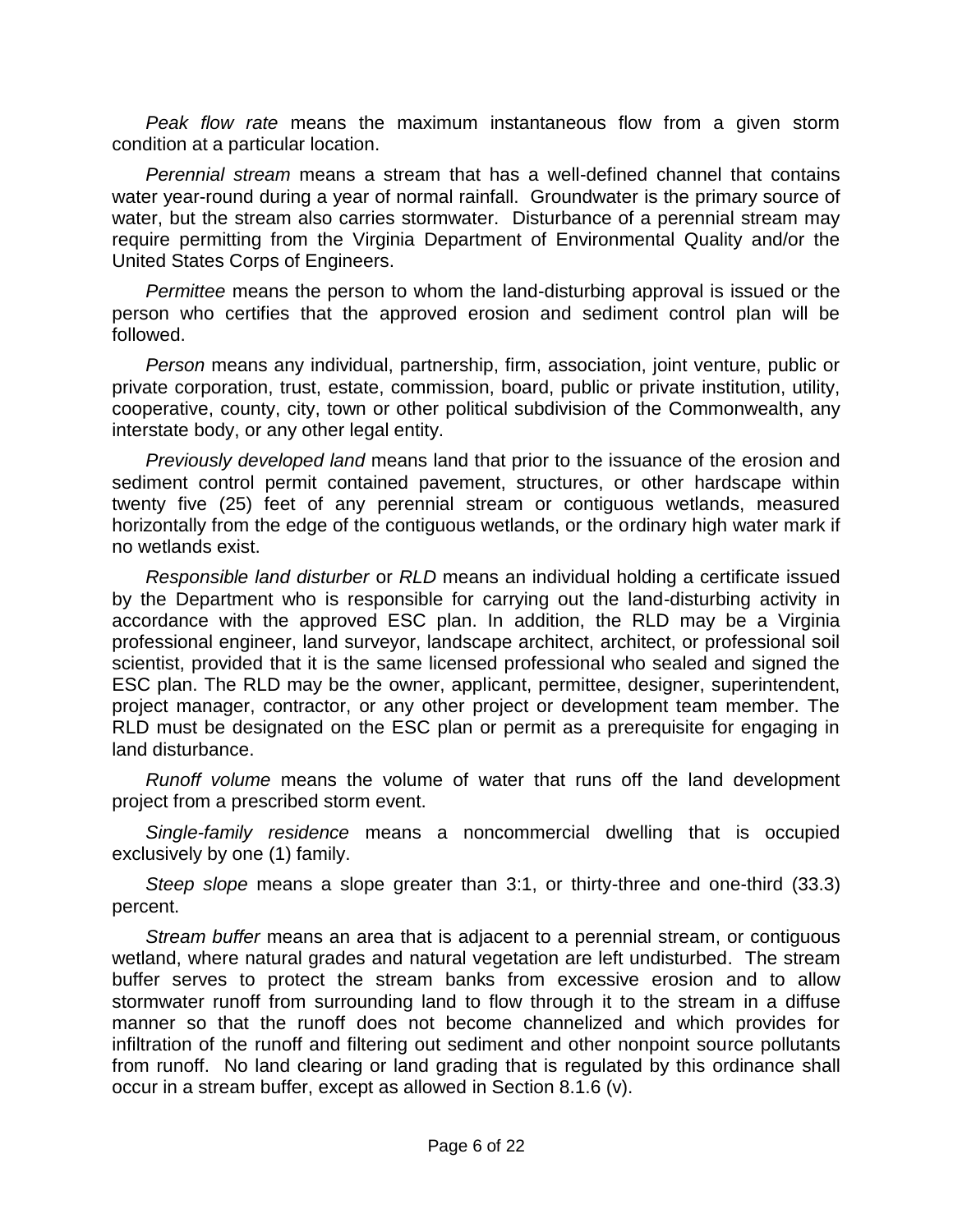*State permit* means an approval to conduct a land-disturbing activity issued by the board in the form of a state stormwater individual permit or coverage issued under a state general permit.

*State waters* means all waters on the surface and under the ground wholly or partially within or bordering the Commonwealth or within its jurisdictions.

*Town* means the incorporated Town of Vinton.

*Transporting* means any moving of earth materials from one (1) place to another place other than such movement incidental to grading, when such movement results in destroying the vegetative ground cover either by tracking or the buildup of earth materials to the extent that erosion and sedimentation will result from the soil or earth materials over which such transporting occurs.

*Virginia Erosion and Sediment Control Program* or *VESCP* means a program approved by the Board that has been established by a VESCP authority for the effective control of soil erosion, sediment deposition, and non-agricultural runoff associated with a land-disturbing activity to prevent the unreasonable degradation of properties, stream channels, waters, and other natural resources and shall include such items where applicable as local ordinances, rules, permit requirements, annual standards and specifications, policies and guidelines, technical materials, and requirements for plan review, inspection, enforcement where authorized in this article, and evaluation consistent with the requirements of this article and its associated regulations.

*VESCP plan-approving authority* means the Director of the Roanoke County Office of Development Services or his or her designee, who is responsible for determining the adequacy of a plan submitted for land-disturbing activities on a unit or units of land and for approving plans.

*VESCP authority* or *program authority* means the county which has adopted a soil erosion and sediment control program that has been approved by the Board.

*Water quality volume* means the volume equal to the first one-half (½) inch of runoff multiplied by the impervious surface of the land development project.

(Ord. No. 022316-7, § 1, 2-23-16)

Sec. 8.1-4. - Administration of chapter in conjunction with subdivision and zoning ordinances.

This chapter shall be administered, where applicable, in conjunction with the County's subdivision and zoning ordinances wherein such apply to the development and subdivision of land within the County or where such apply to development on previously subdivided land within the County.

(Ord. No. 022316-7, § 1, 2-23-16)

Sec. 8.1-5. - Local erosion and sediment control program.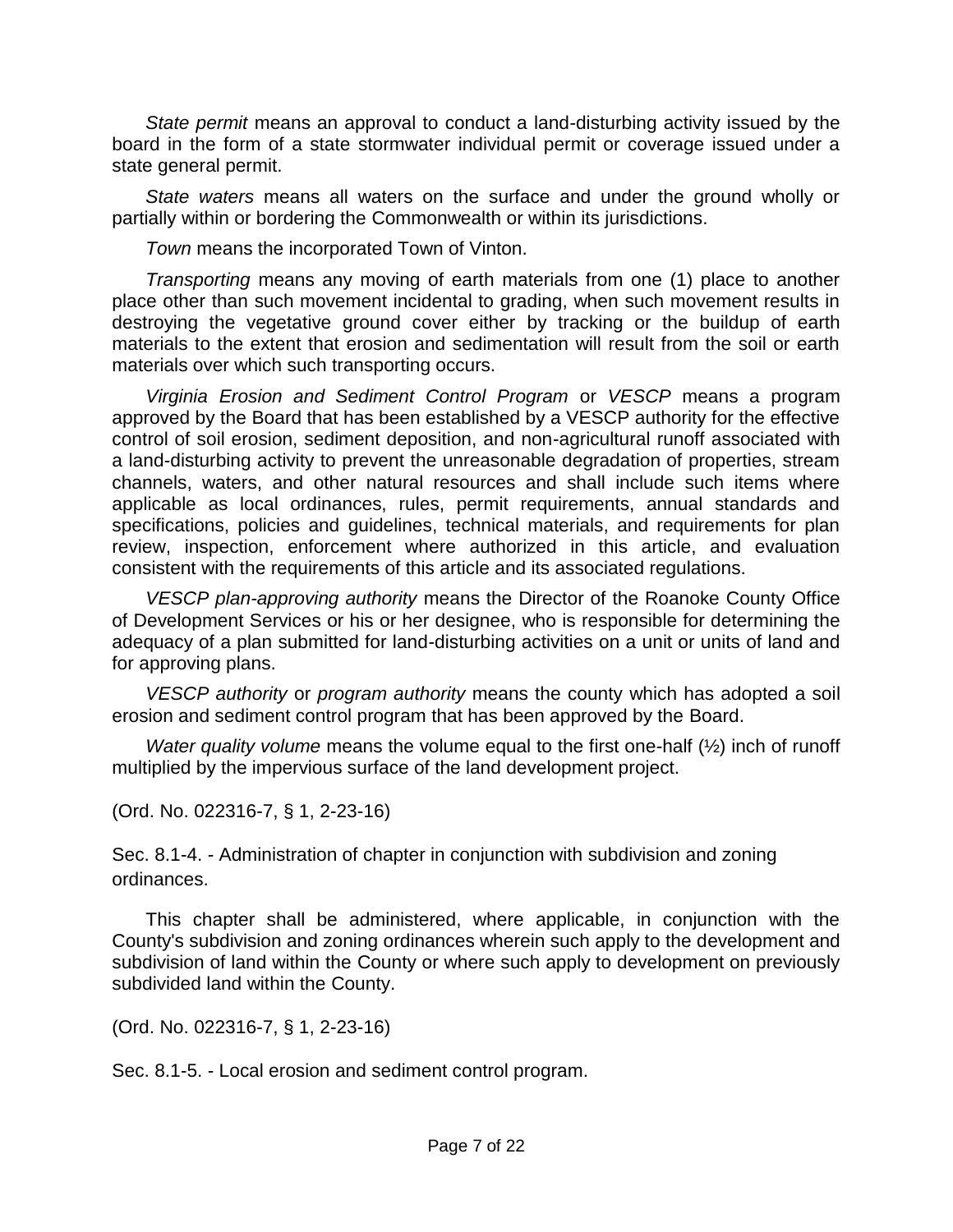- (a) Pursuant to section 62.1-44.15:54 of the Code of Virginia, the County hereby establishes a VESCP program and adopts the regulations promulgated by the Board; with the exception that the requirements contained in 9VAC25-840-40.19 do not apply to the regulated land-disturbing activities that meet the requirements of 8.1-7 of this chapter; (for the effective control of soil erosion and sediment deposition to prevent the unreasonable degradation of properties, stream channels, waters and other natural resources) and the Virginia Erosion and Sediment Control Handbook, as amended, and those more stringent local criteria which the County Board of Supervisors may adopt by resolution and incorporate into the manual of regulations and policies entitled "Stormwater Management Design Manual" and "Design and Construction Standards Manual."
- (b) In accordance with § 62.1-44.15:52 of the Code of Virginia, any plan approved prior to July 1, 2014 that provides for stormwater management that addresses any flow rate capacity and velocity requirements for natural or man-made channels shall satisfy the flow rate capacity and velocity requirements for natural or man-made channels if the practices are designed to (i) detain the water quality volume and to release it over forty-eight (48) hours; (ii) detain and release over a 24-hour period the expected rainfall resulting from the one (1) year, 24-hour storm; and (iii) reduce the allowable peak flow rate resulting from the one and one half (1.5), two (2), and 10-year, 24-hour storms to a level that is less than or equal to the peak flow rate from the site assuming it was in a good forested condition, achieved through multiplication of the forested peak flow rate by a reduction factor that is equal to the runoff volume from the site when it was in a good forested condition divided by the runoff volume from the site in its proposed condition, and shall be exempt from any flow rate capacity and velocity requirements for natural or man-made channels.
- (c) For plans approved on and after July 1, 2014, the flow rate capacity and velocity requirements for natural and man-made channels shall be satisfied by compliance with water quantity requirements specified in § 62.1-44.15:28 of the Stormwater Management Act and 9VAC25-870-66 of the Virginia Stormwater Management Program (VSMP) regulations, unless such land-disturbing activities are in accordance with the grandfathering provisions of the Virginia Stormwater Management Program (VSMP) Regulations.
- (d) The County hereby designates the Director of Development Services or his or her assignee as the plan-approving authority.
- (e) The program and regulations provided for in this chapter shall be made available for public inspection at the office of the Department of Development Services.
- (f) Pursuant to section 62.1-44.15:53 of the Code of Virginia, an erosion and sediment control plan shall not be approved until it is reviewed by a certified plan reviewer. Inspections of land-disturbing activities shall be conducted by a certified inspector. The erosion control program of the County shall contain a certified program administrator, a certified plan reviewer, and a certified inspector, who may be the same person.

(Ord. No. 022316-7, § 1, 2-23-16)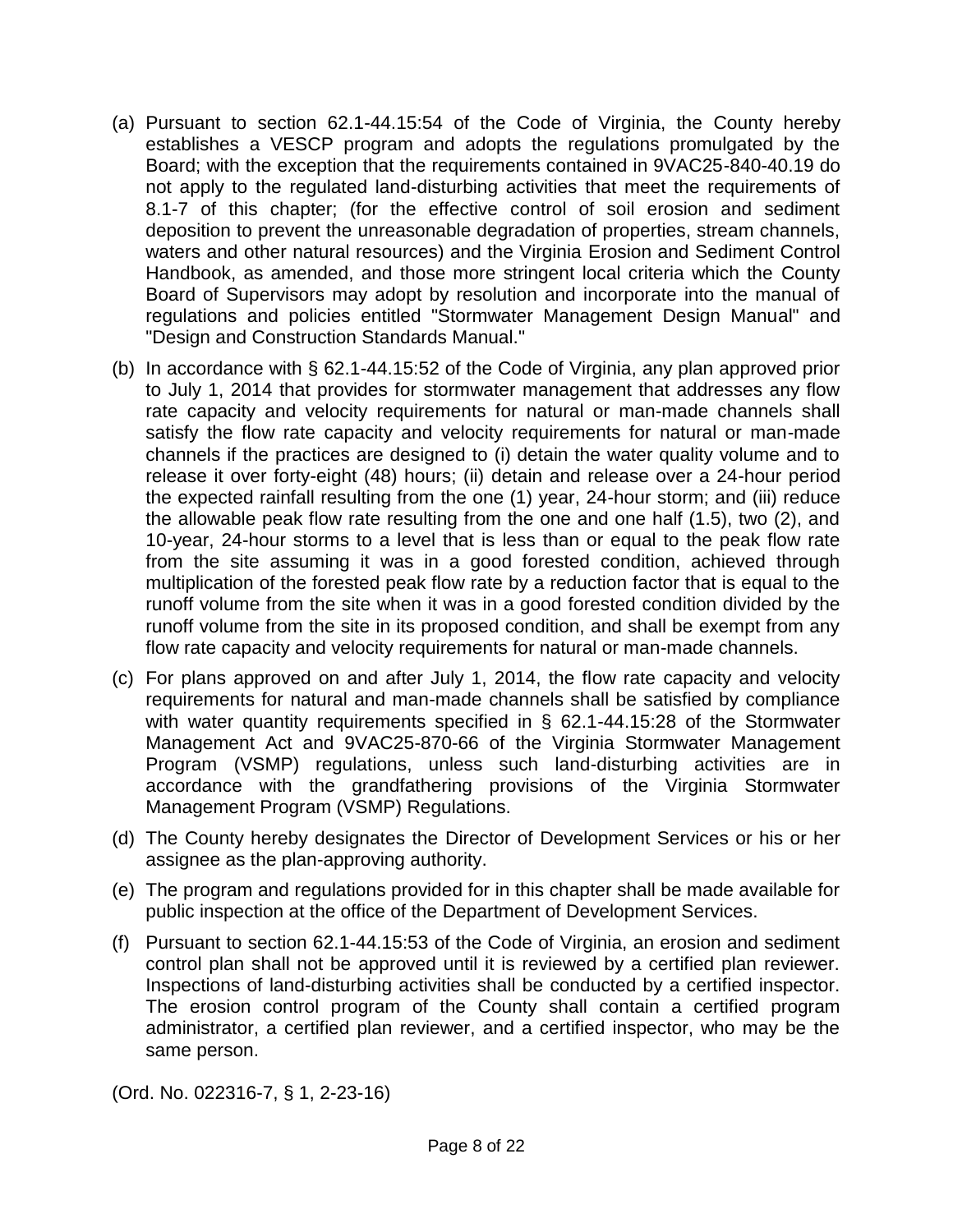Sec. 8.1-6. - Regulated land-disturbing activities; submission and approval of plans; contents of plans.

- (a) Except as provided herein, no person may engage in any land-disturbing activity until he or she has submitted to the Department of Development Services an erosion and sediment control plan for the land-disturbing activity and such plan has been approved by the VESCP authority. No approval to begin a land-disturbing activity will be issued unless evidence of state permit coverage is obtained where it is required. Where land-disturbing activities involve lands under the jurisdiction of more than one (1) VESCP, an erosion and sediment control plan, at the option of the applicant, may be submitted to the Department for review and approval rather than to each jurisdiction concerned. The Department may charge the applicant a fee sufficient to cover the cost associated with conducting the review.
- (b) Where the land-disturbing activity results from the construction of a single-family residence, an agreement in lieu of a plan may, at the discretion of the County, be substituted for an erosion and sediment control plan if executed by the planapproving authority. Additional requirements are given below:
	- (1) Where the land-disturbing activity, from the construction of a single-family residence, results in less than five thousand (5,000) square feet of disturbed area, an "agreement in lieu of a plan" shall be accompanied by a plot plan that meets the County building permit plot plan requirements.
	- (2) Where the land-disturbing activity, from the construction of a single-family residence, results in five thousand (5,000) square feet or more of disturbed area, an "agreement in lieu of a plan" shall be accompanied by a plot plan that meets the County building permit plot plan requirements, prepared by a responsible land disturber, Virginia professional engineer, land surveyor, landscape architect, architect, or professional soil scientist. A responsible land disturber must also be provided and identified.
	- (3) The County may require additional information, or may decline to execute an agreement in lieu of a plan and may require an erosion and sediment control plan in instances where, in the County's opinion, it is necessary to properly protect downstream properties or the environment.
- (c) An erosion and sediment control plan shall be filed for a development and the buildings constructed within, regardless of the phasing of construction.
- (d) If individual lots or sections in a residential development are being developed by different property owners, all land-disturbing activities related to the building construction shall be covered by an erosion and sediment control plan or an "agreement in lieu of a plan" signed by the property owner. The property owner is responsible for complying with the provisions of (a) or (b) above for each lot to obtain an erosion and sediment control permit.
- (e) Land-disturbing activity of less than two thousand five hundred (2,500) square feet on individual lots in a residential development shall not be considered exempt from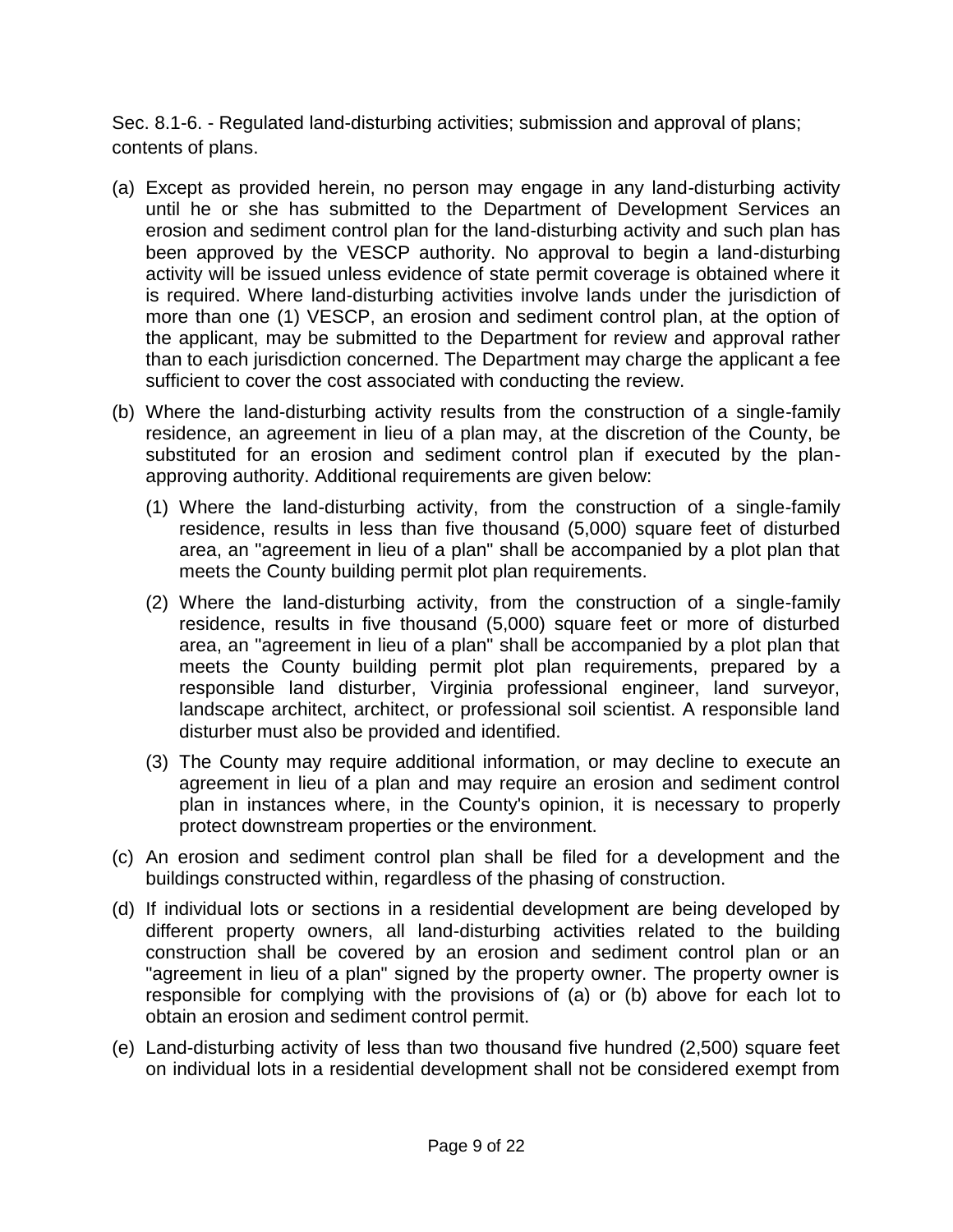the provisions of this chapter, if the total land-disturbing activity in the development is equal to or greater than two thousand five hundred (2,500) square feet.

- (f) The standards contained with the "Virginia Erosion and Sediment Control Regulations," and The Virginia Erosion and Sediment Control Handbook, as amended and those more stringent local criteria which the County Board of Supervisors may adopt by resolution and incorporate into the manual of regulations and policies entitled "Stormwater Management Design Manual" and "Design and Construction Standards Manual" are to be used by the applicant when making a submittal under the provisions of this chapter and in the preparation of an erosion and sediment control plan. In cases where one standard conflicts with another, the more stringent applies. The VESCP plan-approving authority, in considering the adequacy of a submitted plan, shall be guided by the same standards, regulations and guidelines.
- (g) The VESCP plan-approving authority shall review erosion and sediment control plans submitted to it and grant written approval within sixty (60) days of the receipt of the plan if it determines that the plan meets the requirements of the Erosion and Sediment Control Law and the board's regulations, and if the person responsible for carrying out the plan certifies that he will properly perform the measures included in the plan and will conform to the provisions of this chapter. In addition, as a prerequisite to engaging in the land-disturbing activities shown on the approved plan, the person responsible for carrying out the plan shall provide the name of the responsible land disturber, to the program authority, as provided by § 62.1- 44.15:52, of the Virginia Erosion and Sediment Control Law, who will be in charge of and responsible for carrying out the land-disturbing activity. Failure to provide the name of the responsible land disturber, prior to engaging in land-disturbing activities may result in revocation of the approval of the plan and the person responsible for carrying out the plan shall be subject to the penalties provided in this chapter. However, the VESCP plan-approving authority may waive the certificate of competence requirement for an agreement in lieu of a plan for construction of a single family residence. If a violation occurs during the land-disturbing activity, then the person responsible for carrying out the agreement in lieu of a plan shall correct the violation and provide the name of the responsible land disturber, as provided by § 62.1-44.15:52 of the Virginia Erosion and Sediment Control Law. Failure to provide the name of the responsible land disturber shall be a violation of this chapter.
- (h) When the plan is determined to be inadequate, written notice of disapproval stating the specific reasons for disapproval shall be communicated to the applicant within forty-five (45) days. The notice shall specify the modifications, terms and conditions that will permit approval of the plan. If no action is taken by the plan-approving authority within the time specified above, the plan shall be deemed approved and the person authorized to proceed with the proposed activity.
- (i) The VESCP authority shall act on any erosion and sediment control plan that has been previously disapproved within forty-five (45) days after the plan has been revised, resubmitted for approval, and deemed adequate.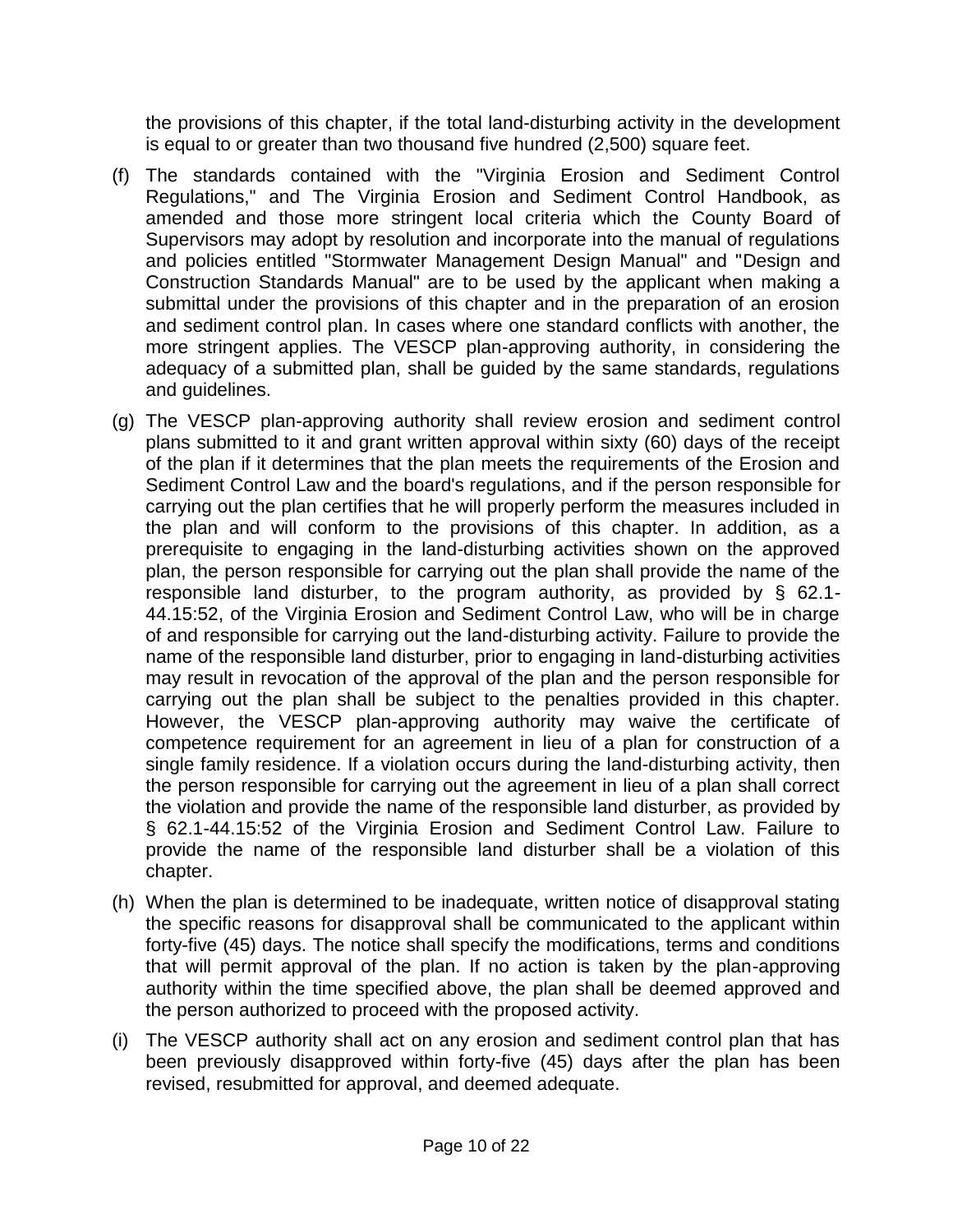- (j) The VESCP authority may require changes to an approved plan when:
	- (1) The inspection reveals that the plan is inadequate to satisfy applicable regulations; or
	- (2) The person responsible for carrying out the plan finds that because of changed circumstances or for other reasons the approved plan cannot be effectively carried out, and proposed amendments to the plan, consistent with the requirements of this chapter, are agreed to by the plan approving authority and the person responsible for carrying out the plan; or
	- (3) A land-disturbing activity does not begin during the one hundred eighty (180) day period following plan approval or it ceases for more than one hundred eighty (180) days. In this event, the VESCP authority may evaluate the existing approved erosion and sediment control plan to determine whether the plan still satisfies local and state erosion and sediment control criteria and to verify that all design factors are still valid. If the VESCP authority finds the previously filed plan to be inadequate, a modified plan shall be submitted and approved prior to the resumption of land-disturbing activity.
- (k) Variances. The VESCP plan-approving authority may waive or modify any of the standards that are deemed to be inappropriate or too restrictive for site conditions, by granting a variance. A variance may be granted under these conditions:
	- (1) At the time of plan submission, an applicant may request a variance to become part of the approved erosion and sediment control plan. The applicant shall explain the reasons for requesting variances in writing. Specific variances which are allowed by the plan-approving authority shall be documented in the plan.
	- (2) During construction, the person responsible for implementing the approved plan may request a variance in writing from the plan-approving authority. The planapproving authority shall respond in writing either approving or disapproving such a request. If the plan-approving authority does not approve a variance within ten (10) days of receipt of the request, the request shall be considered to be disapproved. Following disapproval, the applicant may resubmit a variance request with additional documentation.
	- (3) The VESCP authority shall consider variance requests judiciously, keeping in mind both the need of the applicant to maximize cost effectiveness and the need to protect off-site properties and resources from damage.
- (l) In order to prevent further erosion, the County may require the property owner of land identified by the County as an erosion impact area to immediately take actions to minimize the delivery of sediment onto neighboring properties or into state waters, and to prepare and submit to the county an Erosion and Sediment Control Plan that details how the erosion impact area will be permanently stabilized. Failure by the property owner to comply with County directions to immediately take actions to minimize the delivery of sediment onto neighboring properties or into state waters; or failure to submit an Erosion and Sediment Control Plan within a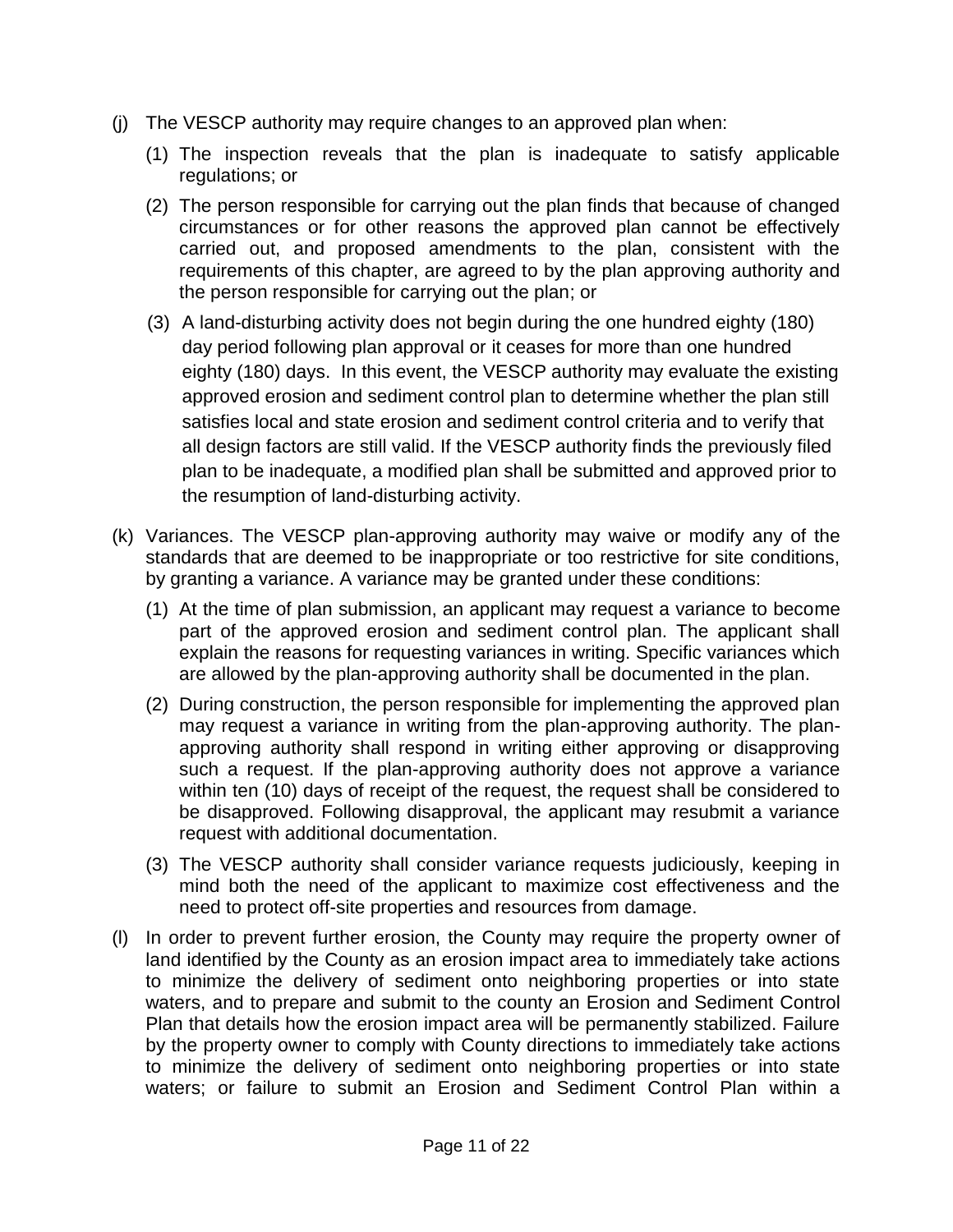reasonable time period set by the County; or failure to implement the Erosion and Sediment Control Plan after approval by the County within a reasonable time period set by the County shall be a violation of this chapter. Such violation shall be subject to all of the penalties and other legal actions contained in section 8.1-10.

- (m) When a land-disturbing activity will be required of a contractor performing construction work pursuant to a construction contract, the preparation, submission, and approval of an erosion control plan shall be the responsibility of the property owner.
- (n) In accordance with the procedure set forth in § 62.1-44.15:55 (E) of the Code of Virginia, any person engaging, in more than one (1) jurisdiction, in the creation and operation of wetland mitigation or stream restoration banks, which have been approved and are operated in accordance with applicable federal and state guidance, laws, or regulations for the establishment, use, and operation of wetland mitigation or stream restoration banks, pursuant to a mitigation banking instrument signed by the department of environmental quality, the Virginia marine resources commission, or the U.S. Army Corps of Engineers, may, at the option of that person, file general erosion and sediment control specifications for wetland mitigation or stream restoration banks annually with the board for review and approval consistent with guidelines established by the board. Approval of general erosion and sediment control specifications does not relieve the owner or operator from compliance with any other local ordinances and regulations including requirements to submit plans and obtain permits as may be required by such ordinances and regulations.
- (o) State agency projects are exempt from the provisions of this chapter, except as provided for in the Code of Virginia, section 62.1-44.15:56.
- (p) If the grade of a site is more than thirty-three and one-third (33.3) percent, refer to the International Building Code, Chapter 18, as amended, for foundation clearances from slopes.
- (q) Cut slopes or fill slopes shall not be greater than 2:1 (horizontal:vertical), unless a geotechnical report is provided for the proposed slopes.
- (r) Cut slopes or fill slopes shall not be greater than twenty-five (25) vertical feet in height, unless a geotechnical report is provided for the proposed slopes. Cut slopes or fill slopes less than or equal to 3:1 (horizontal:vertical) may exceed twenty-five (25) vertical feet in height and shall not require a geotechnical report.
- (s) For any cut slopes or fill slopes greater than or equal to 2:1 (horizontal:vertical) or greater than or equal to twenty-five (25) vertical feet in height with a slope greater than 3:1 (horizontal:vertical), as-built plans showing that the finished geometry, based on a field survey performed by a licensed surveyor, is in substantial conformity with the design shall be provided to the plan-approving authority.
- (t) Fill materials, compaction methods and density specifications shall be indicated on the site development plans. Fill areas intended to support structures shall also be indicated on the site development plans.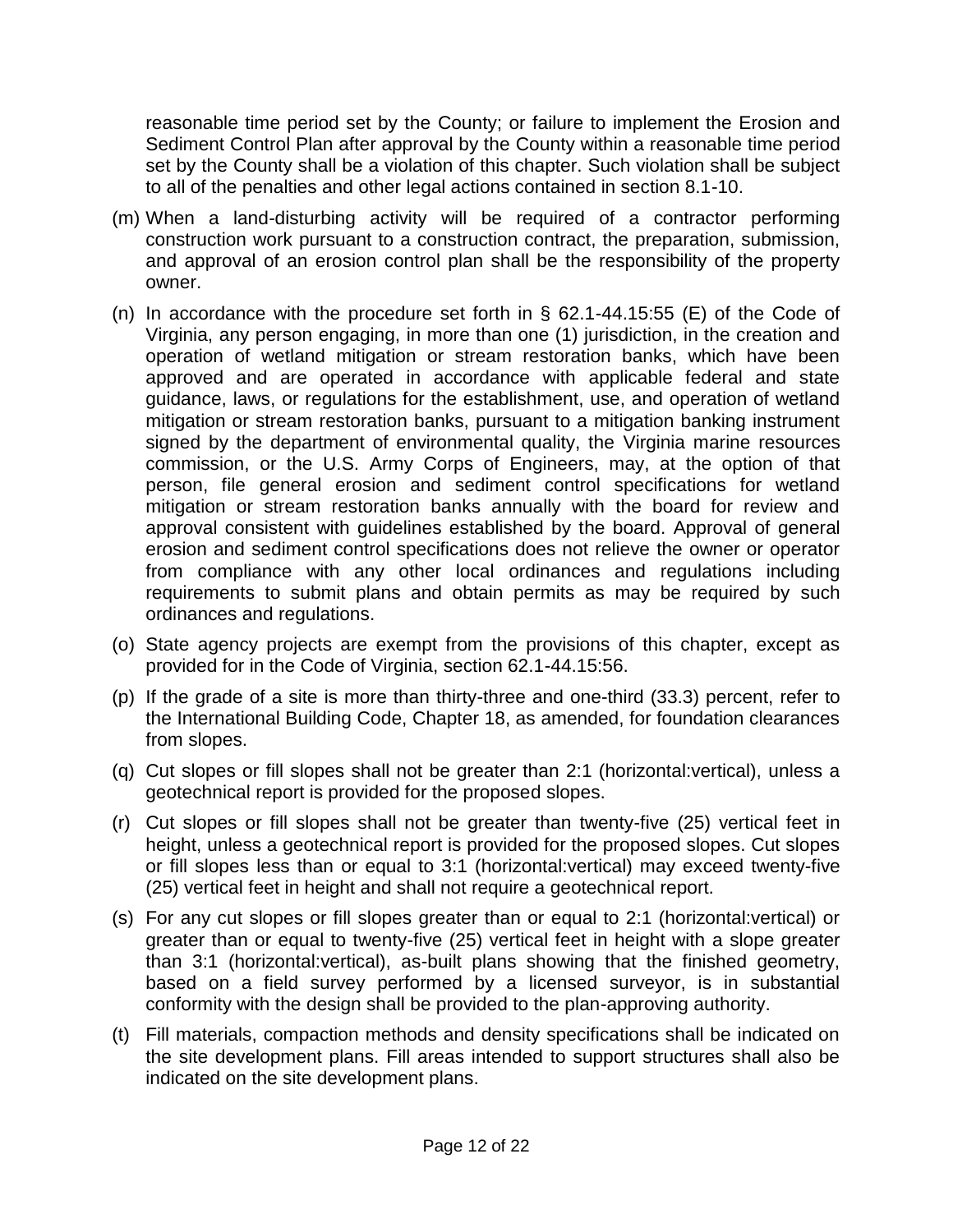- (u) Development plans for all new subdivisions shall show proposed lot grades to ensure positive drainage.
- (v) Stream buffers.
	- (1) Except as provided in this section, each regulated land disturbing activity shall provide for stream buffers for the purposes of retarding runoff, preventing stream bank erosion, and filtering nonpoint source pollution from runoff.
	- (2) The stream buffer, on existing undeveloped land, shall extend a minimum of twenty five (25) feet on each side of any perennial stream or contiguous wetlands, measured horizontally from the edge of the contiguous wetlands, or the ordinary high water mark if no wetlands exist.
	- (3) The stream buffer, on previously developed land, shall either meet the requirements of (2) above, or extend from the side of any perennial stream or contiguous wetlands, measured horizontally from the edge of the contiguous wetlands, or the ordinary high water mark if no wetlands exist to the edge of existing paved surfaces, structures, or other hardscape; whichever is less.
	- (4) Each stream buffer shall be retained in as natural a condition as possible. Natural ground contours and native vegetation shall be preserved to the fullest extent possible.
	- (5) The following types of improvements and activities shall not be required to retain, establish, or manage a stream buffer, provided that the requirements of this section are satisfied:
		- a. The construction, installation, operation and maintenance of electric, gas and telephone transmission lines, railroads, and activities of the Virginia Department of Transportation, and their appurtenant structures, which are accomplished in compliance with the Erosion and Sediment Control Law (Virginia Code Section 62.1-44.15:51 et seq.) or an erosion and sediment control plan approved by the State Water Control Board.
		- b. The construction, installation, and maintenance by public agencies of storm drainage, water and sewer lines.
		- c. The construction and installation of water and sewer lines constructed by private interests for dedication to public agencies, provided that all of the following are satisfied:
			- i. To the extent practical, as determined by the administrator, the location of the water or sewer lines, shall be outside of all stream buffer areas.
			- ii. No more land shall be disturbed than is necessary to construct, install and maintain the water or sewer lines.
			- iii. All construction and installation of the water or sewer lines shall comply with all applicable federal, state and local requirements and permits and be conducted in a manner that protects water quality.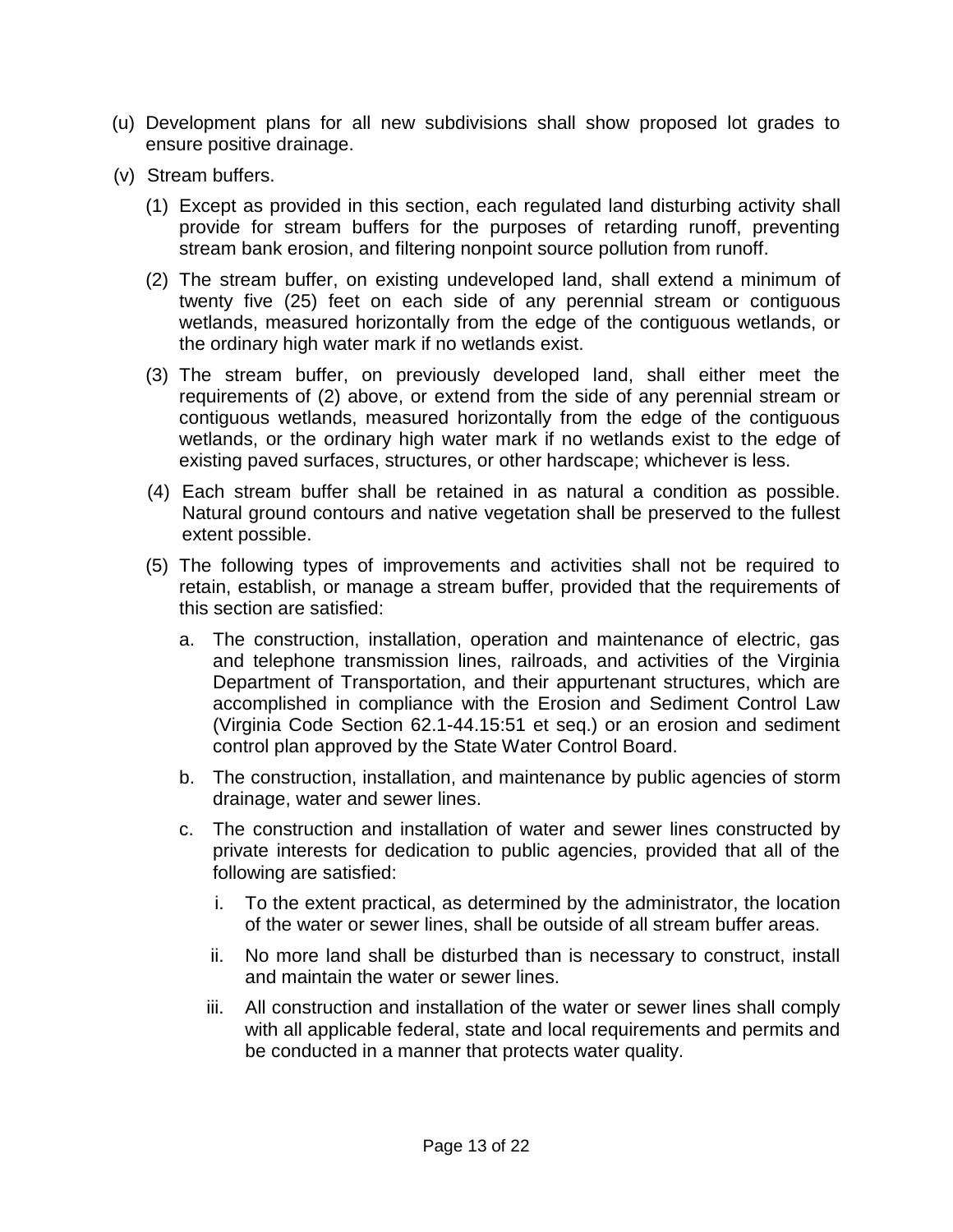- (6) The following types of structures, control measures and activities shall be allowed in a stream buffer, provided that the requirements of this section are satisfied:
	- a. Temporary erosion and sediment control measures, provided that to the extent practical, as determined by the administrator, the control measures shall be located outside of the stream buffer and disturbance impacts are minimized. Upon removal of the temporary measures, grading and plantings shall be provided to reestablish the stream buffer by restoring predevelopment grades and providing appropriate plantings.
	- b. Water-dependent facilities; water wells; passive recreation access, such as pedestrian trails and bicycle paths; historic preservation; archaeological activities; provided that all applicable federal, state and local permits are obtained.
	- c. Storm drainage facilities necessary to drain to the stream, and stormwater management best management practices, provided that the disturbance to the buffer is minimized.
	- d. Roads, streets and driveways, provided that disturbance to the natural stream channel and buffer is limited to the minimum reasonably required to develop the site. Whenever practical, roads, streets, and driveways shall not be constructed parallel to a stream within the buffer.
	- e. Selective removal of invasive plants and reestablishment of vegetative buffer using native plants.
	- f. Stream drainage improvements that comply with all federal and state permitting requirements. Where channel improvements are made, stream buffers shall be reestablished on both sides of the improved channel. There shall be no stream buffer requirements where streams are replaced with storm drainage pipes.
- (7) Stream buffers shall be indicated on erosion and sediment control plans, or plot plans; and they shall be physically marked and protected in the field with safety fencing or other appropriate means prior to the commencement of clearing or grading.
- (8) Any lot that was platted prior to the effective date of this paragraph, and any land disturbance whose erosion and sediment control plan has been submitted to the County for review prior to the effective date of this paragraph, are exempt from the requirements to protect and establish stream buffers.

Sec. 8.1-7. - Special provisions for land-disturbing activities that disturb less than ten thousand (10,000) square feet

(a) This section applies to all land-disturbing activities that disturb less than ten thousand (10,000) square feet, except that these special provisions shall not apply to any land-disturbing activity of less than ten thousand (10,000) square feet on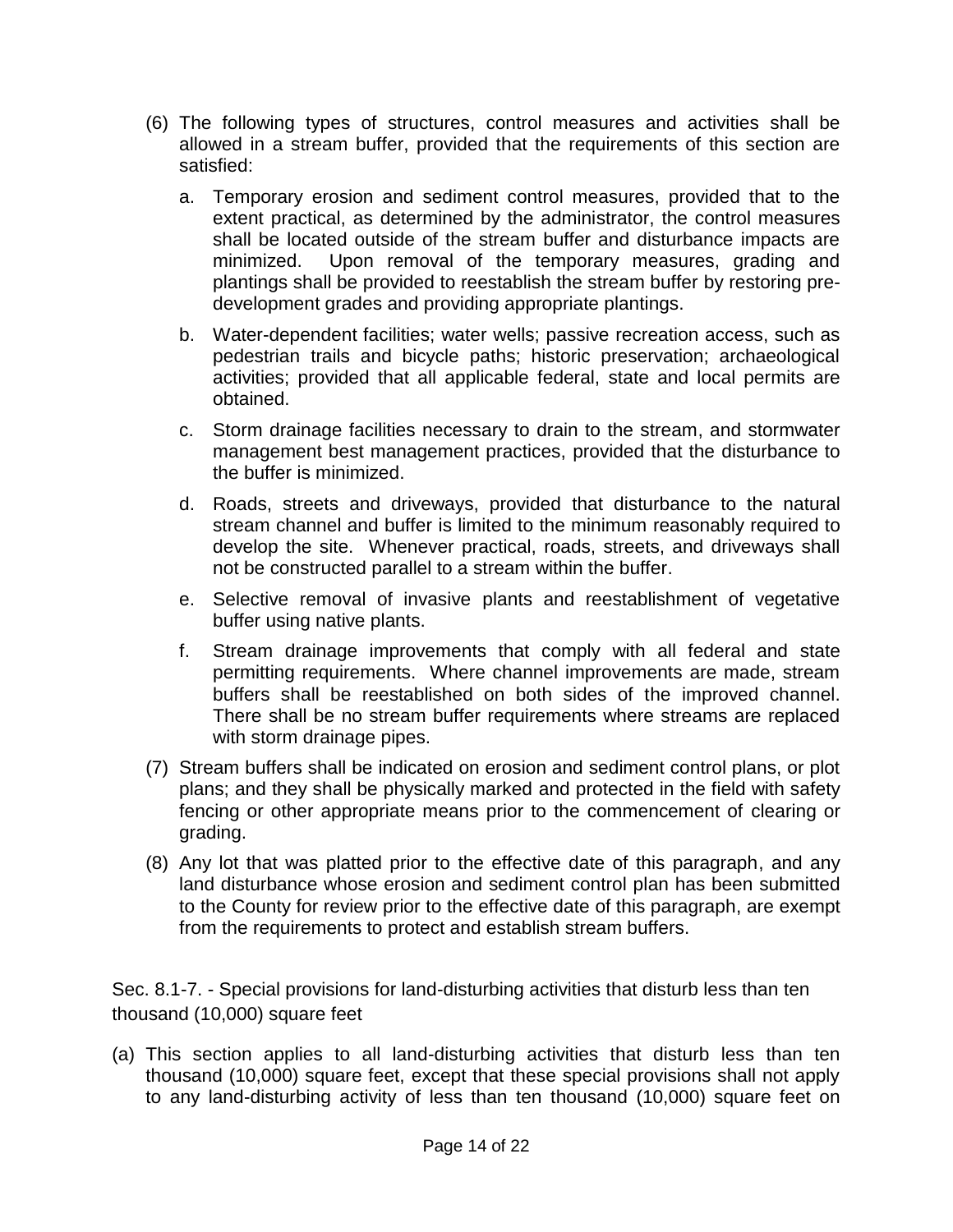individual lots in a residential development, if the total land-disturbing activity in the development is equal to or greater than ten thousand (10,000) square feet.

- (b) Land-disturbing activities shall meet all of the requirements of this chapter, except for the following:
	- (1) The technical provisions contained in 9VAC25-840-40.19 shall not apply to land disturbing activities that meet the requirements of this section. These include:
		- a. The adequacy of downstream channels and pipes are not required to be analyzed and verified.
		- b. No stormwater management measures to address any flow rate capacity or velocity requirements for downstream natural or man-made channels shall be required.
	- (2) An agreement in lieu of a plan may, at the discretion of the County, be substituted for an erosion and sediment control plan if executed by the planapproving authority. All of the requirements of section 8.1-6(b) shall apply. This provision expands the use of an agreement in lieu of, beyond a single-family residence, to all land-disturbing activities that disturb less than ten thousand (10,000) square feet.
- (c) Nothing in this section shall be construed to negate any requirements of the stormwater management ordinance of the County, where applicable.

(Ord. No. [022316-7 ,](http://newords.municode.com/readordinance.aspx?ordinanceid=775403&datasource=ordbank) § 1, 2-23-16)

Sec. 8.1-8. - Permits; fees; surety; etc.

- (a) Agencies authorized under any other law to issue grading, building, or other permits for activities involving land-disturbing activities may not issue any such permit unless the applicant submits with his application an approved erosion and sediment control plan, certification that the plan will be followed and evidence of state permit coverage where it is required.
- (b) No person shall engage in any land-disturbing activity until he has acquired a landdisturbing permit, unless the proposed land-disturbing activity is specifically exempt from the provisions of this chapter, and has paid the fees and posted the required surety.
- (c) Fees. An applicant requesting permission to begin land-disturbing activity pursuant to this article shall pay the following fees to cover the administrative expense of review, permitting, and inspection.

| Disturbed Area (Square<br>Feet) | Fee     |
|---------------------------------|---------|
| Less than 5,000                 | \$25.00 |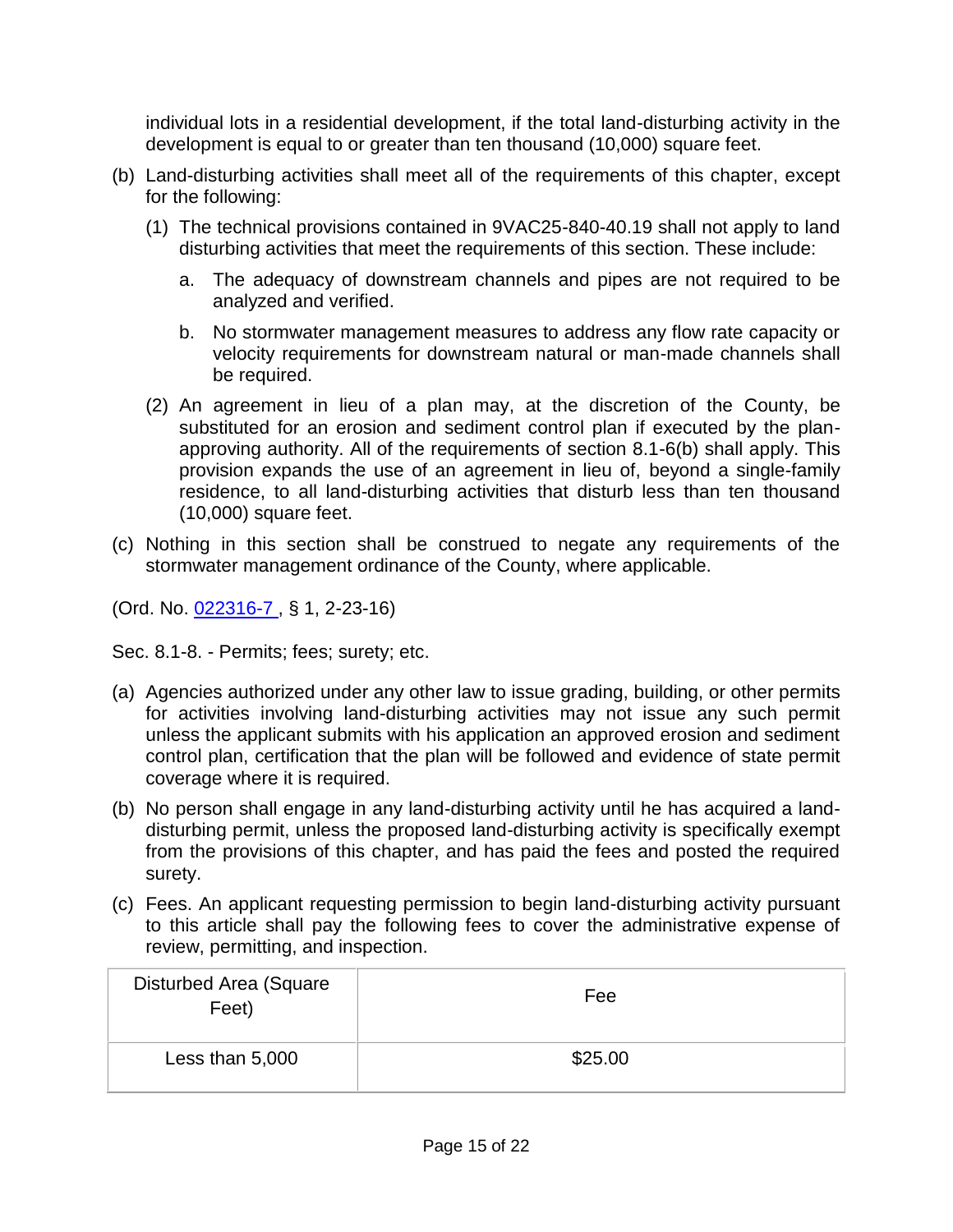| $5,000 - 9,999$       | \$50.00                                                          |
|-----------------------|------------------------------------------------------------------|
| $10,000$ - or greater | $$100.00 + $100.00$ per disturbed acre, or portion of an<br>acre |

- (d) No land-disturbing permit shall be issued until the applicant submits with the application an approved erosion and sediment control plan or agreement in lieu of an approved erosion and sediment control plan and certification that the plan will be followed.
- (e) Surety. All applicants for permits shall provide to the County a performance bond, cash escrow, or an irrevocable letter of credit acceptable to the Director of Development Services or his assignee, to ensure that measures could be taken by the County at the applicant's expense should the applicant fail, after proper notice, within the time specified to initiate or maintain appropriate conservation measures required of him as a result of his land-disturbing activity. The amount of the bond or other security for performance shall not exceed the total of the estimated cost to initiate and maintain appropriate conservation action based on unit price for new public or private sector construction in the locality plus a contingency for the County's administrative costs and inflation. The contingency shall be ten (10) percent of the total estimated cost to initiate and maintain the appropriate conservation action. Should it be necessary for the County to take such conservation action, the County may collect from the applicant any costs in excess of the amount of the surety held.
- (f) Within sixty (60) days of adequate stabilization and completion of all other site requirements, as determined by the Director of Development Services or his or her assignee, such bond, cash escrow or letter of credit, or the unexpended or unobligated portion thereof shall be either refunded to the applicant or terminated.
- (g) These requirements are in addition to all other provisions relating to the issuance of permits and are not intended to otherwise affect the requirements for such permits.

(Ord. No. [022316-7 ,](http://newords.municode.com/readordinance.aspx?ordinanceid=775403&datasource=ordbank) § 1, 2-23-16)

Sec. 8.1-9. - Monitoring, reports, and inspections.

- (a) The responsible land disturber, as provided in Section 62.1-44.15:52 of the Code of Virginia, shall be in charge of and responsible for carrying out the land-disturbing activity and provide for periodic inspections of the land-disturbing activity. The County may require the person responsible for carrying out the plan to monitor the land-disturbing activity. The person responsible for carrying out the plan will maintain records of these inspections and maintenance, to ensure compliance with the approved plan and to determine whether the measures required in the plan are effective in controlling erosion and sedimentation.
- (b) The Department of Development Services shall periodically inspect the landdisturbing activity in accordance with 9VAC25-840-60 of the Virginia Erosion and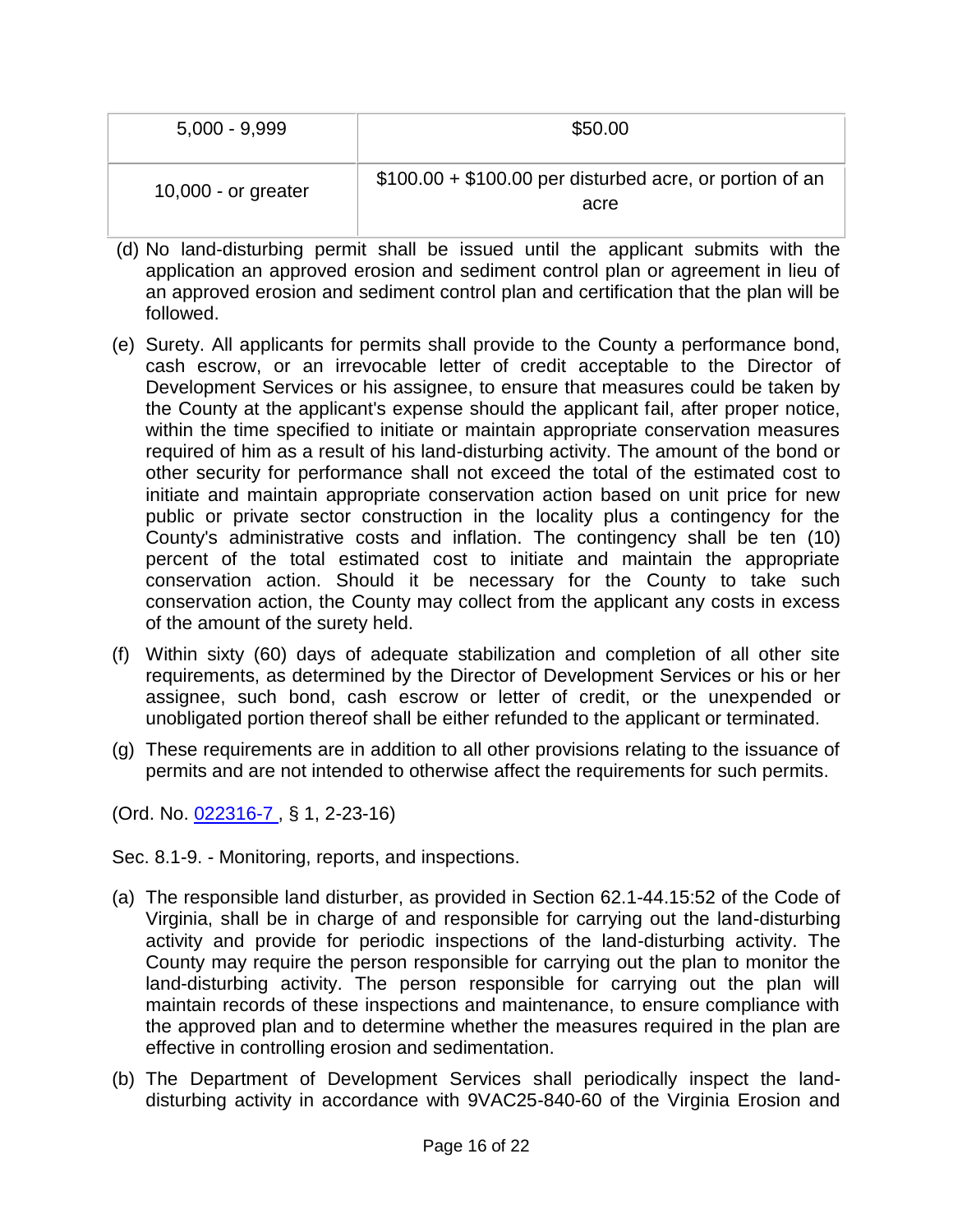Sediment Control Regulations to ensure compliance with the approved plan and to determine whether the measures required in the plan are effective in controlling erosion and sedimentation. The owner, permittee, or person responsible for carrying out the plan shall be given notice of the inspection. If the Director of Development Services, or his or her assignee, determines that there is a failure to comply with the plan or if the plan is determined to be inadequate, notice shall be served upon the permittee or person responsible for carrying out the plan by registered or certified mail to the address specified in the permit application or in the plan certification, or by delivery at the site of the land-disturbing activities to the agent or employee supervising such activities.

The notice shall specify the measures needed to comply with the plan and shall specify the time within which such measures shall be completed. Upon failure to comply within the specified time, the permit may be revoked and the permittee shall be deemed to be in violation of this chapter and, upon conviction, shall be subject to the penalties provided by this chapter.

(c) Upon issuance of an inspection report denoting a violation of Va. Code §§ 62.1- 44.15:55,-44.15:56, the Director of Development Services, or his or her assignee, may, in conjunction with or subsequent to a notice to comply as specified in this chapter, issue a stop work order requiring that all or part of the land-disturbing activities permitted on the site be stopped until the specified corrective measures have been taken.

If land-disturbing activities have commenced without an approved plan or proper permits, the Director of Development Services or his or her assignee may, in conjunction with or subsequent to a notice to comply as specified in this chapter, issue a stop work order requiring that all of the land-disturbing and/or construction activities be stopped until an approved plan or any required permits are obtained. Failure to comply will result in civil charges or penalties as outlined in section 8.1-10 of this chapter.

Where the alleged noncompliance is causing or is in imminent danger of causing harmful erosion of lands or sediment deposition in waters within the watersheds of the commonwealth, or where the land-disturbing activities have commenced without an approved plan or any required permits, such a stop work order may be issued without regard to whether the permittee has been issued a notice to comply as specified in this chapter. Otherwise, such a stop work order may be issued only after the permittee has failed to comply with such a notice to comply.

The stop work order shall be served in the same manner as a notice to comply, and shall remain in effect for a period of seven (7) days from the date of service pending application by the County or permit holder for appropriate relief to the Circuit Court. The County shall serve such stop work order for disturbance without an approved plan or permits upon the owner by mailing with confirmation of delivery to the address specified in the land records. Said stop work order shall be posted on the site where the disturbance is occurring, and shall remain in effect until permits and plan approvals are secured, except in such situations where an agricultural exemption applies.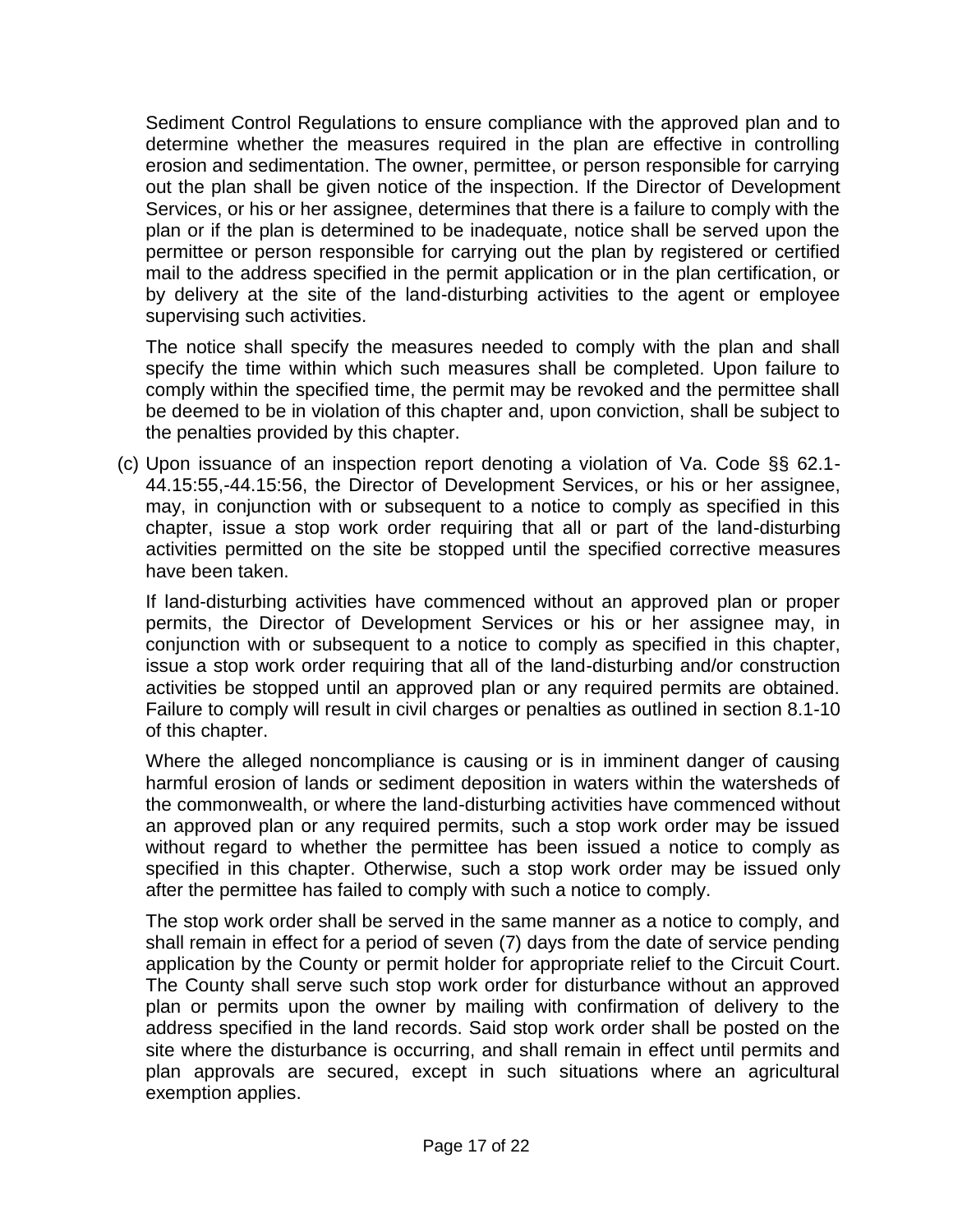If the alleged violator has not obtained an approved plan or any required permits within seven (7) days from the date of service of the stop work order, the Director of Development Services or his or her assignee may issue a stop work order to the owner requiring that all construction and other work on the site, other than corrective measures, be stopped until an approved plan and any required permits have been obtained. Such an order shall be served upon the owner by registered or certified mail to the address specified in the permit application or the land records of the County.

The owner may appeal the issuance of a stop work order to the Circuit Court of Roanoke County. Any person violating or failing, neglecting or refusing to obey a stop work order issued by the Director of Development Services or his or her assignee may be compelled in a proceeding instituted in the Roanoke County Circuit Court to obey same and to comply therewith by injunction, mandamus or other appropriate remedy. Upon completion and approval of corrective action or obtaining an approved plan or any required permits, the stop work order shall immediately be lifted. Nothing in this section shall prevent the Director of Development Services or his or her assignee from taking any other action authorized by this chapter.

(Ord. No. [022316-7 ,](http://newords.municode.com/readordinance.aspx?ordinanceid=775403&datasource=ordbank) § 1, 2-23-16)

Sec. 8.1-10. - Penalties, injunctions, and other legal actions.

- (a) Violators of this chapter shall be guilty of a Class I misdemeanor.
- (b) Civil penalties:
	- (1) A civil penalty in the amount listed on the schedule below shall be assessed for each violation of the respective offenses:
		- a. Commencement of land disturbing activity without an approved plan as provided in section 8.1-6 shall be one thousand dollars (\$1,000.00) per day.
		- b. Vegetative measures. Failure to comply with items 1, 2 3, or 5 of the minimum standards shall be three hundred dollars (\$300.00) per violation per day.
		- c. Structural measures. Failure to comply with items 4, 6, 7, 8, 9, 10, 11, 15, 17, or 18 of the minimum standards shall be three hundred dollars (\$300.00) per violation per day.
		- d. Watercourse measures. Failure to comply with items 12, 13 and 15 of the minimum standards, or unapproved disturbance of stream buffer shall be three hundred dollars (\$300.00) per violation per day.
		- e. Underground utility measures. Failure to comply with item 16(a) and/or (c) shall be three hundred dollars (\$300.00) per violation per day.
		- f. Failure to obey a stop work order shall be one thousand dollars (\$1,000.00) per day.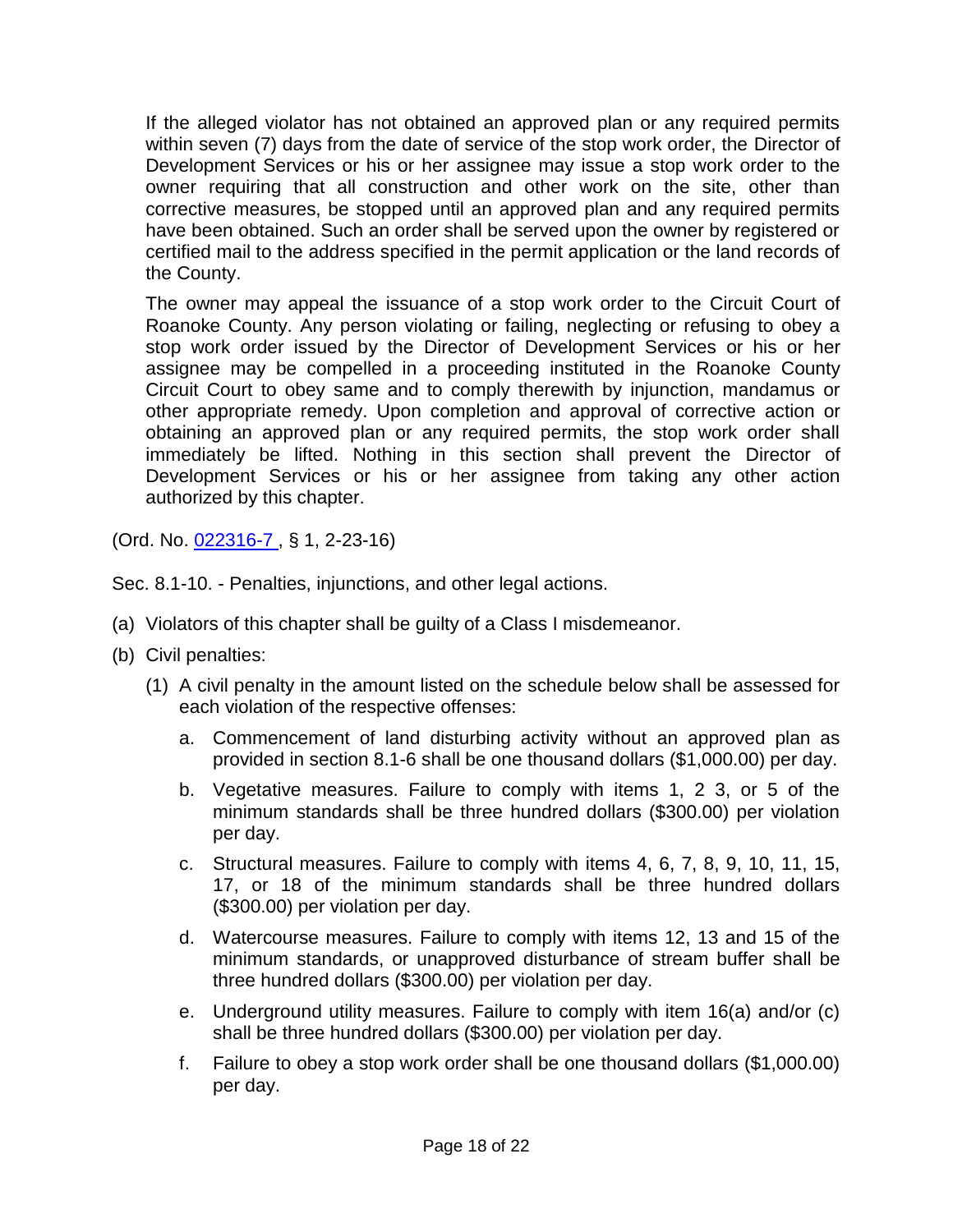- g. Failure to stop work when permit revoked shall be one thousand dollars (\$1,000.00) per day.
- (2) Each day during which the violation is found to have existed shall constitute a separate offense. However, in no event shall a series of specified violations arising from the same operative set of facts result in civil penalties which exceed a total of ten thousand dollars (\$10,000.00), except that a series of violations arising from the commencement of land-disturbing activities without an approved plan for any site shall not result in civil penalties which exceed a total of ten thousand dollars (\$10,000.00). The assessment of civil penalties according to this schedule shall be in lieu of criminal sanctions and shall preclude the prosecution of such violation as a misdemeanor under subsection (a) of this section.
- (c) The Director of Development Services or his assignee, or the owner of property which has sustained damage or which is in imminent danger of being damaged, may apply to the Roanoke County Circuit Court to enjoin a violation or a threatened violation of Va. Code §§ 62.1-44.15:55, 62.1-44.15:56, without the necessity of showing that an adequate remedy at law does not exist.

However, an owner of property shall not apply for injunctive relief unless (i) he has notified in writing the person who has violated the local program, and the program authority, that a violation of the local program has caused, or creates a probability of causing, damage to his property, and (ii) neither the person who has violated the local program nor the program authority has taken corrective action within fifteen (15) days to eliminate the conditions which have caused, or create the probability of causing, damage to his property.

- (d) In addition to any criminal penalties provided under this chapter, any person who violates any provision of this chapter may be liable to the County in a civil action for damages.
- (e) Civil penalty enumerated. Without limiting the remedies which may be obtained in this section, any person violating or failing, neglecting, or refusing to obey any injunction, mandamus or other remedy obtained pursuant to this section shall be subject, in the discretion of the court, to a civil penalty not to exceed two thousand dollars (\$2,000.00) for each violation. A civil action for such violation or failure may be brought by the County. Any civil penalties assessed by a court shall be paid into the treasury of the County, except that where the violator is the locality itself, or its agent, the court shall direct the penalty to be paid into the state treasury.
- (f) With the consent of any person who has violated or failed, neglected or refused to obey any regulation or condition of a permit or any provision of this chapter, the County may provide for the payment of civil charges for violations in specific sums, not to exceed the limit specified in subsection (b)(2) of this section. Such civil charges shall be instead of any appropriate civil penalty which could be imposed under subsection (b) or (e).
- (g) The County's attorney shall, upon request of the County take legal action to enforce the provisions of this chapter.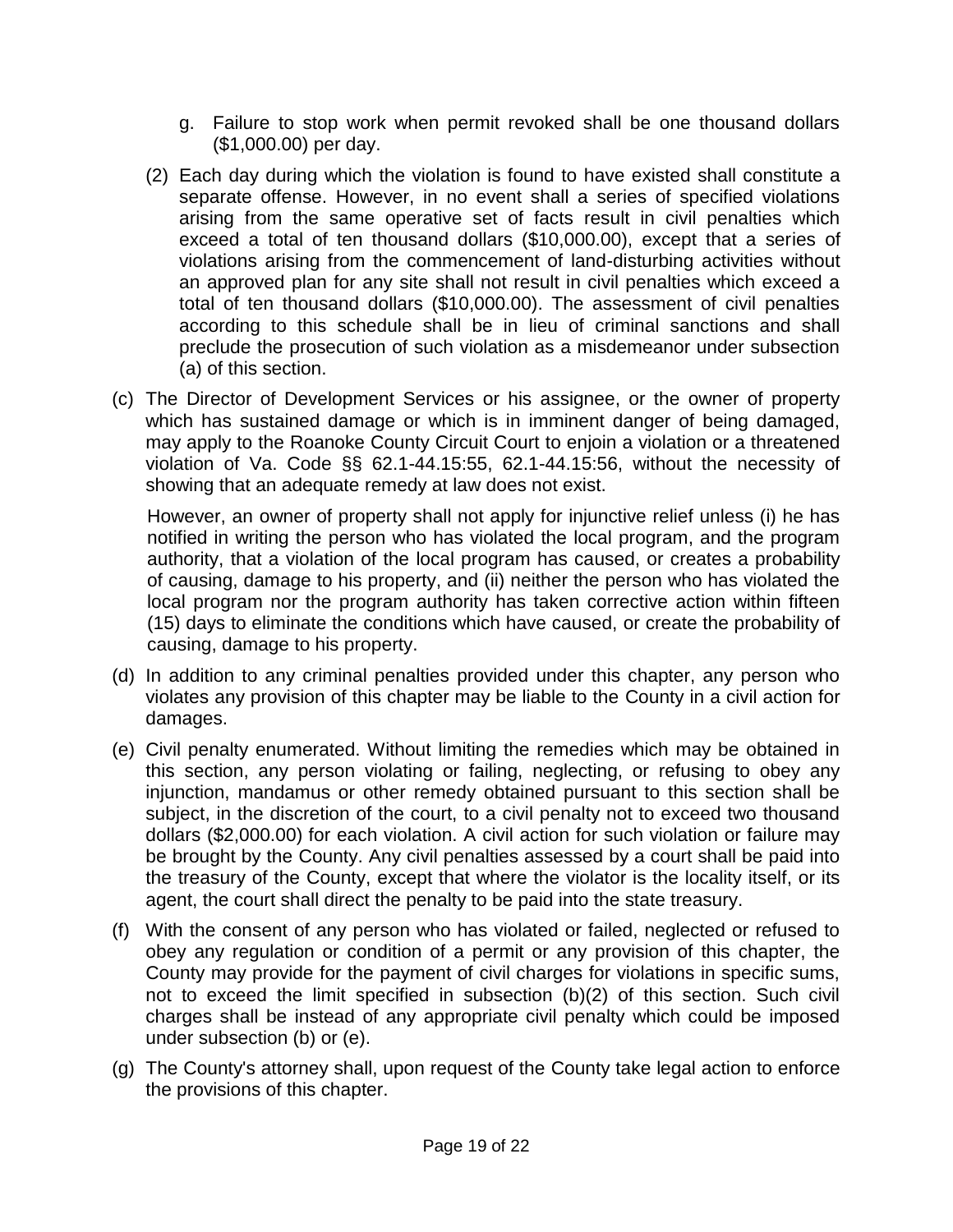(h) Compliance with the provisions of this chapter shall be prima facie evidence in any legal or equitable proceeding for damages caused by erosion, siltation or sedimentation that all requirements of law have been met, and the complaining party must show negligence in order to recover any damages.

(Ord. No. 022316-7, § 1, 2-23-16)

Sec. 8.1-11. - Hearings and appeals.

- (a) *Hearings.*
	- (1) Any permit applicant or permittee, or person subject to the requirements of this chapter, who is aggrieved by any action of the County in approving or disapproving any plans required by this chapter, or by any enforcement action taken pursuant to section 8.1-10, shall have the right to request, in writing, a hearing to the County Administrator or his/her designee provided a petition requesting such hearing is filed with the administrator within thirty (30) days after notice of such action is given by the administrator.
	- (2) The hearing shall be held provided that the County Administrator and the aggrieved party has at least thirty (30) days prior notice.
	- (3) A verbatim record of the proceedings of such hearings shall be taken and filed with the County Board of Supervisors. Depositions may be taken and read as in actions at law.
	- (4) The County Administrator, shall have power to issue subpoenas and subpoenas duces tecum, and at the request of any party shall issue such subpoenas. The failure of any witness without legal excuse to appear or to testify or to produce documents shall be acted upon by the County Administrator whose actions may include the procurement of an order of enforcement from the circuit court. Witnesses who are subpoenaed shall receive the same fees and reimbursement for mileage as in civil actions.
	- (5) During its review, the County Administrator shall consider evidence presented by all parties. After considering the evidence, the County Administrator's decision shall be final.
- (b) *Appeals.*

Final decisions of the County Administrator, under this chapter, shall be subject to judicial review by the Roanoke County Circuit Court, provided an appeal is filed within thirty (30) days from the date of any written decision adversely affecting the rights, duties, or privileges of any permit applicant, permittee, or person subject to any enforcement action under this chapter.

(Ord. No. 022316-7 , § 1, 2-23-16)

Sec. 8.1-12. - Civil violations, summons, generally.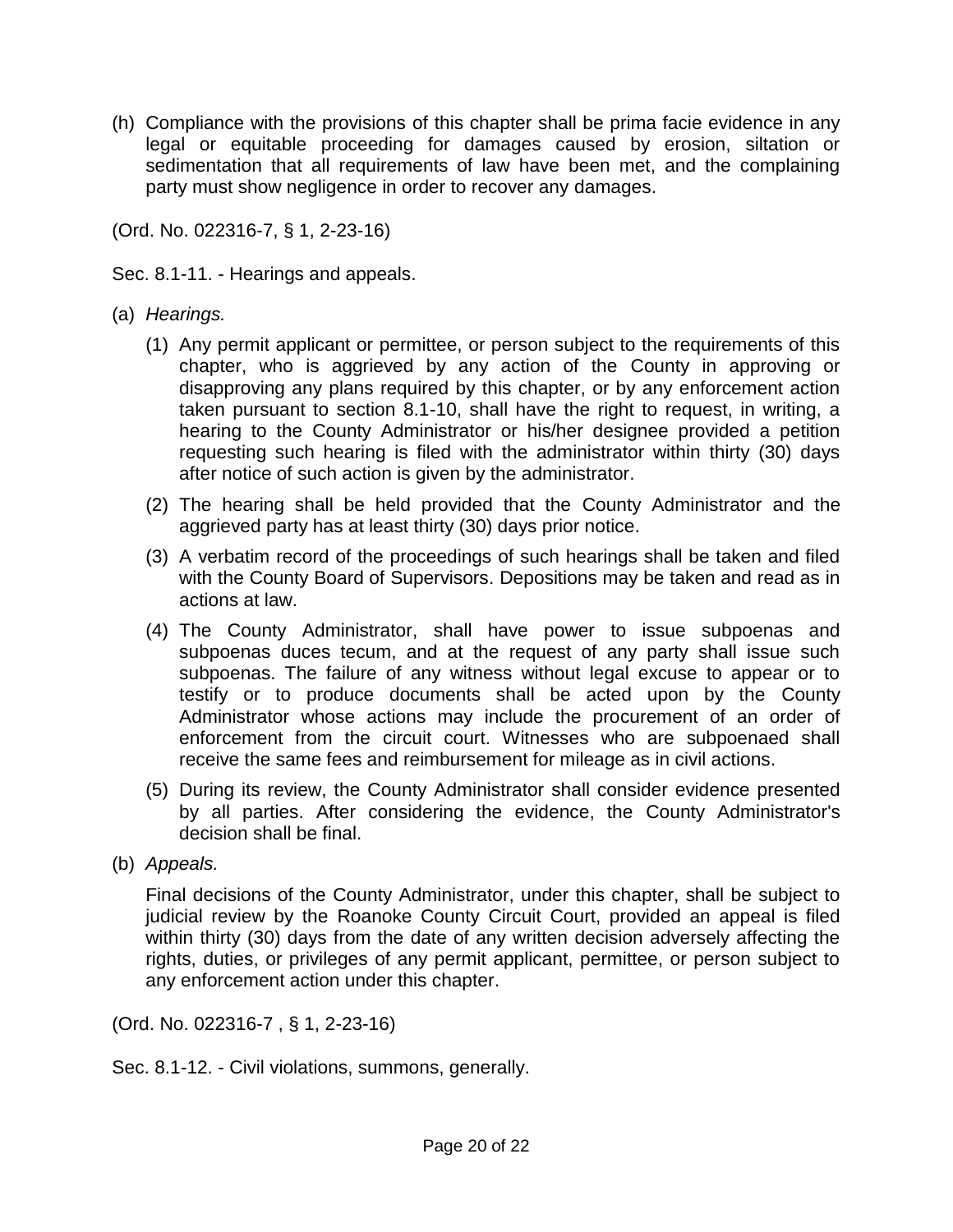- (a) The Director of Development Services, or his or her assignee, shall prepare an appropriate erosion and sediment control civil violation summons for use in enforcing the provisions of this chapter.
- (b) Any person of the VESCP plan approving authority charged with enforcing this chapter shall serve upon any owner or permittee in violation of this chapter, a summons notifying the owner or permittee of said violation. If unable to serve the owner or permittee in person, the County may notify by summons an owner or permittee committing or suffering the existence of a violation by certified, return receipt requested mail, of the infraction. The Roanoke County Sheriff's Office may also deliver the summons. The summons shall contain the following information:
	- (1) The name and address of the person charged.
	- (2) The nature of the violation and chapter provision(s) being violated.
	- (3) The location, date, and time that the violation occurred, or was observed.
	- (4) The amount of the civil penalty assessed for the violation.
	- (5) The manner, location, and time that the civil penalty may be paid to the County.
	- (6) The right of the recipient of the summons to elect to stand trial for the infraction and the date of such trial.
- (c) The summons shall provide that any person summoned for a violation may, within five (5) days of actual receipt of the summons or, within ten (10) days from the date of mailing of the summons, elect to pay the civil penalty by making an appearance in person, or in writing by mail to the County Treasurer's Office and, by such appearance, may enter a waiver of trial, admit liability, and pay the civil penalty established for the violation charged and provide that a signature to an admission of liability shall have the same force and effect as a judgment in court; however, an admission shall not be deemed a criminal conviction for any purpose.
- (d) If a person charged with a violation does not elect to enter a waiver of trial and admit liability, the County shall cause the sheriff of the County to serve the summons on the person charged in the manner prescribed by law. The violation shall be tried in General District Court in the same manner and with the same right of appeal as provided for in Title 8.01 of the Code of Virginia. In any trial for a scheduled violation authorized by this section, it shall be the burden of the County to show the liability of the violator by the preponderance of the evidence. Any admission of liability, or finding of liability shall not be a criminal conviction for any purpose.
- (e) The remedies provided for in this section are cumulative, and are not exclusive and, except as provided above, shall be in addition to any other remedies by law.
- (f) The owner or permittee may pay the civil penalty to the treasurer prior to the trial date, provided he also pays necessary court costs in addition to the civil penalty.
- (g) Within the time period prescribed in (c), above, the owner or permittee, may contest the violation by presenting it to the Director of Development Services, who shall certify the contest in writing, on an appropriate form, to the General District Court.